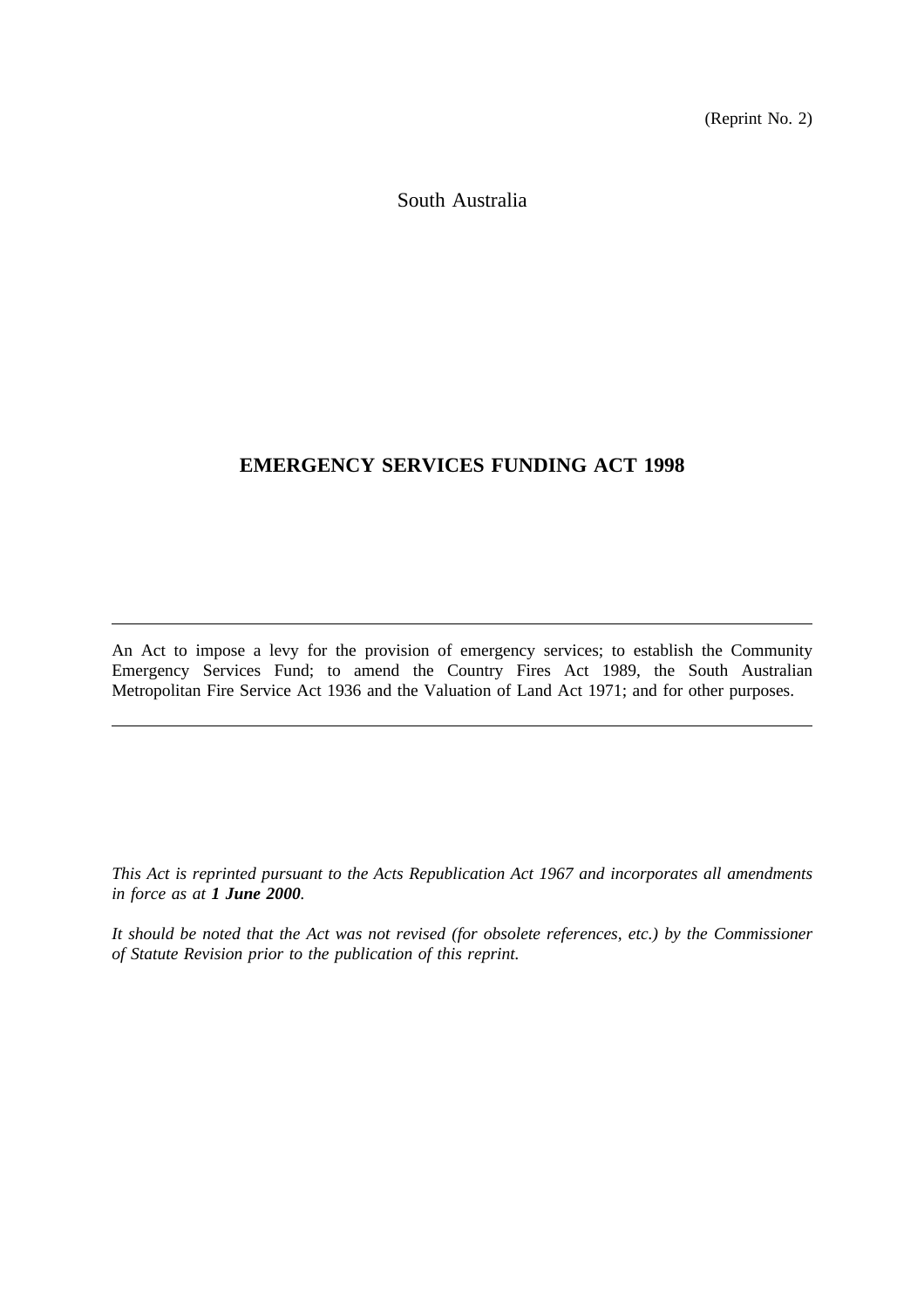## **EMERGENCY SERVICES FUNDING ACT 1998**

being

Emergency Services Funding Act 1998 No. 63 of 1998 [Assented to 10 September  $1998$ ]<sup>1</sup>

as amended by

Emergency Services Funding (Miscellaneous) Amendment Act 1999 No. 61 of 1999 [Assented to 19 August 1999<sup>12</sup>

**District Court (Administrative and Disciplinary Division) Amendment Act 2000 No. 4 of 2000 [Assented to 20 April 2000]3**

- <sup>1</sup> Came into operation (except ss. 3-9, 11-22, 26-34, Scheds. 1 & 2) 13 May 1999; ss. 3-9, 11-22, 26-34, Scheds.1&2 came into operation 30 June 1999: *Gaz*. 13 May 1999, p. 2502.
- <sup>2</sup> Came into operation (except ss. 4, 9(b)-(e)) 30 June 1999: s. 2(1); ss. 4, 9(b)-(e) came into operation 19 August 1999: s. 2(2).
- **<sup>3</sup> Schedule 1 (cl. 13) came into operation 1 June 2000:** *Gaz***. 18 May 2000, p. 2554.**

#### *NOTE:*

- *Asterisks indicate repeal or deletion of text.*
- *Entries appearing in bold type indicate the amendments incorporated since the last reprint.*
- *For the legislative history of the Act see Appendix.*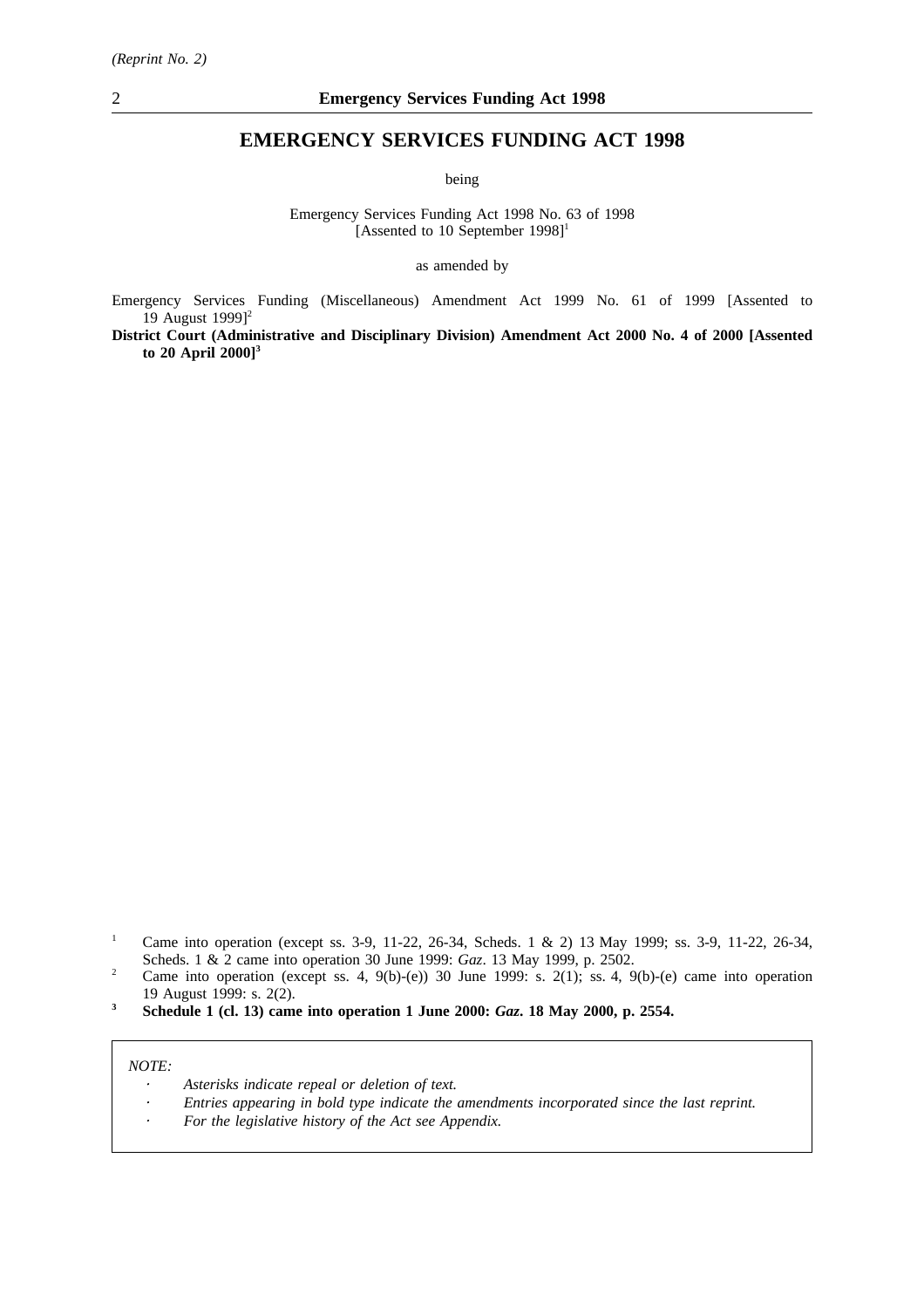## **SUMMARY OF PROVISIONS**

## **PART 1 PRELIMINARY**

- 1. Short title<br>2. Commenc
- 2. Commencement<br>3 Interpretation
- **Interpretation**

## **PART 3 THE EMERGENCY SERVICES LEVY**

## **DIVISION 1—LEVY IN RESPECT OF LAND**

- 5. Land that is subject to the levy<br>5A. Application for aggregation of t
- Application for aggregation of non contiguous land
- 6. Basis of levy<br>7. Emergency se
- Emergency services areas
- 8. Land uses
- 9. Objection to attribution of use to land
- 10. Declaring the levy and the area and land use factors
- 11. Liability of the Crown
- 12. Minister to keep assessment book
- 13. Alterations to assessment book
- 14. Inspection of assessment book
- 15. Liability for the levy
- 16. Notice of levy
- 17. Interest
- 18. Levy first charge on land
- 19. Rent, etc., payable by lessee or licensee
- 20. Sale of land for non-payment of a levy
- 21. Recovery of levy not affected by an objection, review or appeal
- 22. Payment of the levy into the Fund

### **DIVISION 2—LEVY IN RESPECT OF VEHICLES AND VESSELS**

- 23. Liability for the levy
- 24. Declaring the amount of the levy
- 25. Exemption by Minister
- 26. **Objection to classification of vehicle**<br>27. **Payment of the levy into the Fund**
- Payment of the levy into the Fund

## **PART 4**

## **THE COMMUNITY EMERGENCY SERVICES FUND**

- 28. The Community Emergency Services Fund<br>29. Investment of the Fund
- Investment of the Fund
- 30. Accounts

#### **PART 5 MISCELLANEOUS**

- 31. Minister may delegate
- 32. Service of notices
- 33. Remission of levies by regulation
- 33A. Recouping money lost on aggregation of non contiguous land
- 34. Regulations

## **SCHEDULE 1**

*Emergency Services Areas*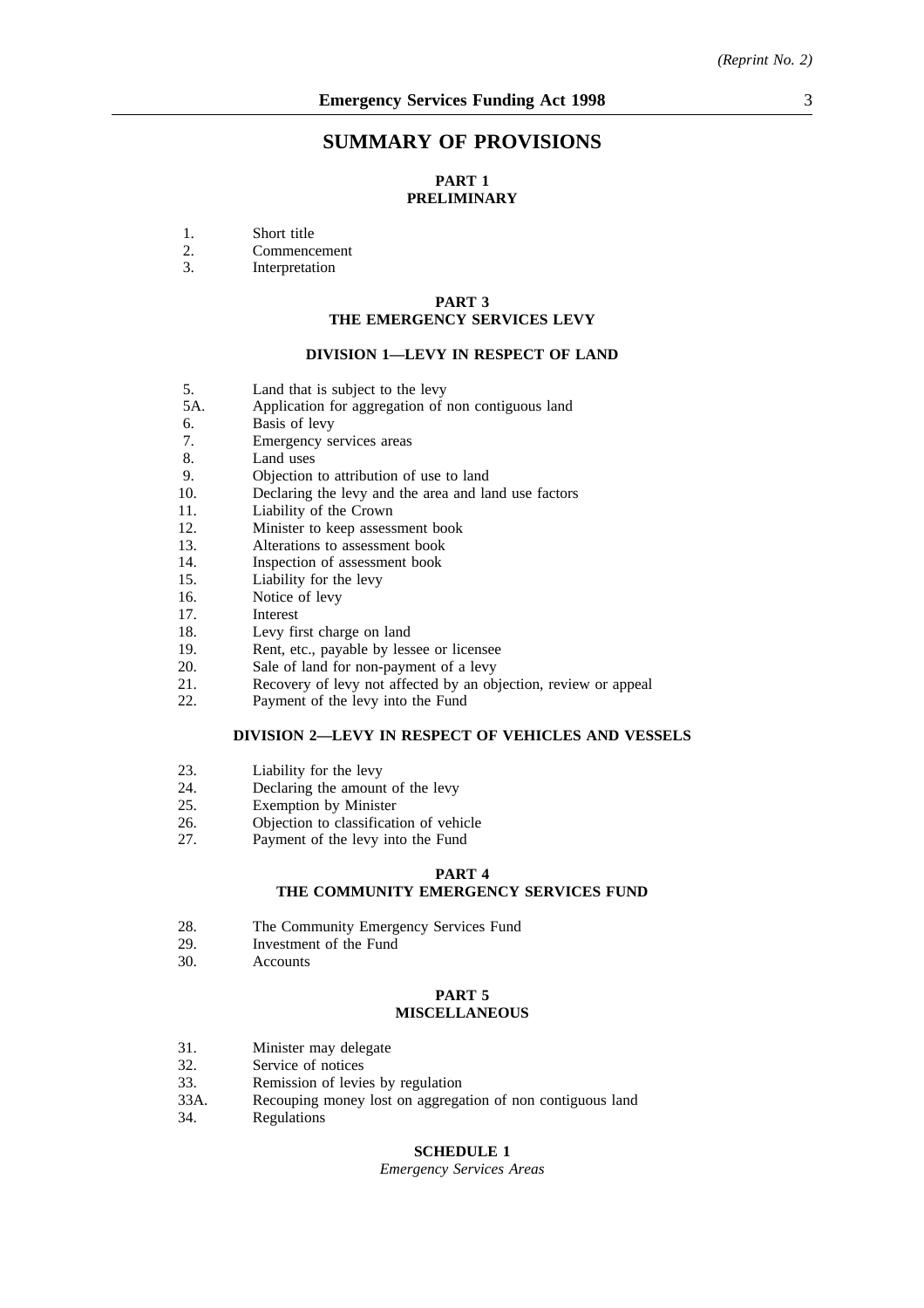**SCHEDULE 2**

*Amendment of Other Acts and Transitional Provisions*

## **APPENDIX LEGISLATIVE HISTORY**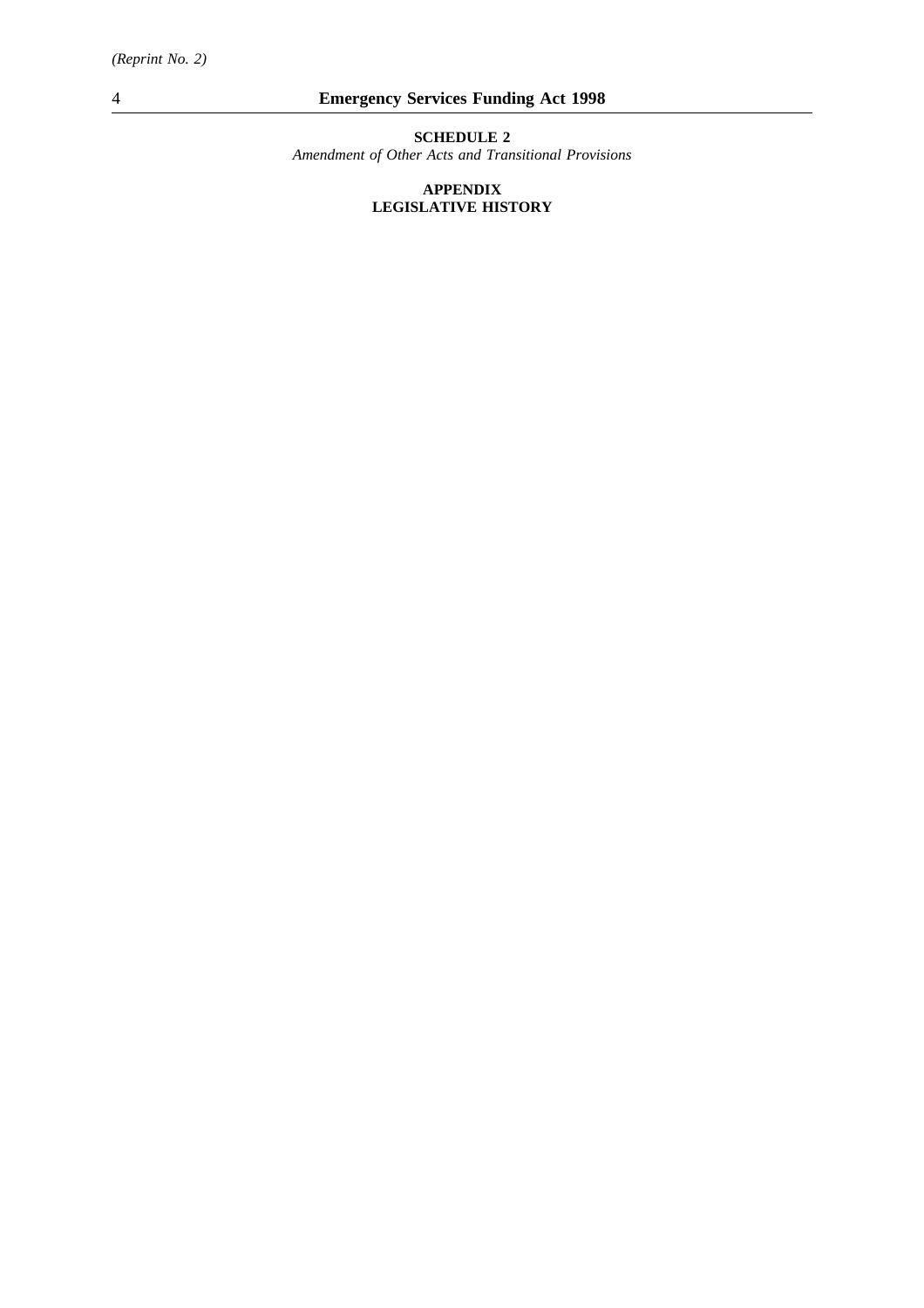## **The Parliament of South Australia enacts as follows:**

## **PART 1 PRELIMINARY**

## **Short title**

**1.** This Act may be cited as the *Emergency Services Funding Act 1998*.

### **Commencement**

**2.** This Act will come into operation on a day to be fixed by proclamation.

### **Interpretation**

**3.** (1) In this Act, unless the contrary intention appears—

"**the area factor**" means the factor for each of the emergency services areas declared by notice under section 10;

"**contiguous land**"—*see subsections (2) and (3)*;

"**emergency service**" means—

- *(a)* a service of the kind provided by—
	- (i) the Country Fire Service;
	- (ii) the South Australian Metropolitan Fire Service;
	- (iii) the State Emergency Service South Australia;
	- (iv) Surf Life Saving South Australia Inc.;
	- (v) a body or organisation that is a member of Volunteer Marine Rescue S.A. Incorporated; or
- *(b)* a service provided by the South Australian Police Department—
	- (i) of a kind referred to in paragraph *(a)*; or
	- (ii) to assist a body or organisation referred to in paragraph *(a)* in providing such a service; or
- *(c)* a service or other activity incidental or related to a service of a kind referred to in paragraphs *(a)* or *(b)*;

"**emergency services area**" means an area prescribed by or under section 7;

"**the Fund**" means the Community Emergency Services Fund established by this Act;

"**the land use factor**" means the factor for each of the land uses referred to in section 8(1) declared by notice under section 10;

"**Motor Accident Commission**" means the Motor Accident Commission continued in existence by the *Motor Accident Commission Act 1992*;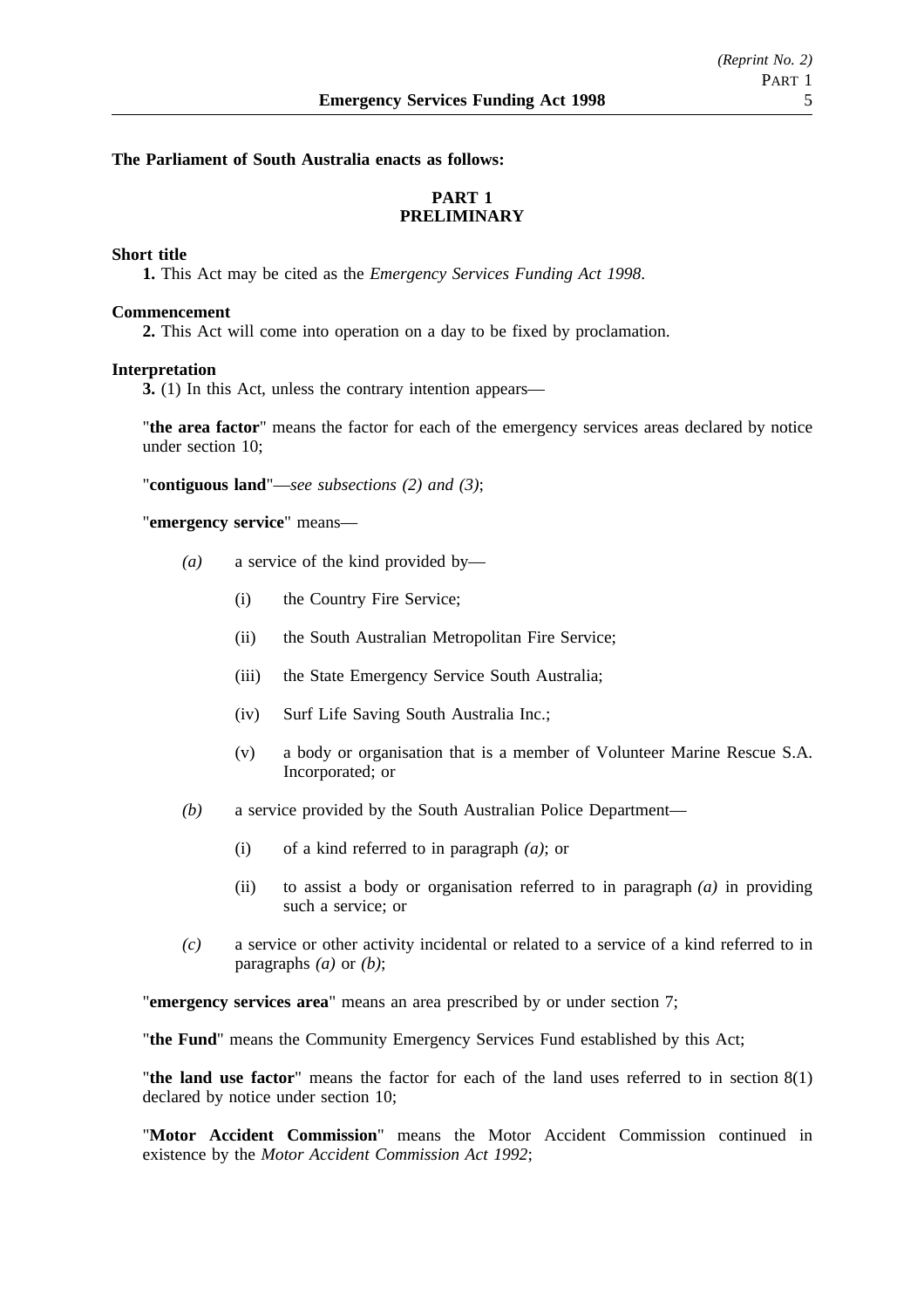"**motor vehicle**" means a motor vehicle that is required to be registered under the *Motor Vehicles Act 1959*;

"**owner**" of land means—

- *(a)* where the land has been granted in fee simple—
	- (i) in the case of land that is subject to a life estate—the holder of the life estate;
	- (ii) in any other case—the holder of the estate in fee simple in the land;
- *(b)* in relation to dedicated land within the meaning of the *Crown Lands Act 1929* that has not been granted in fee simple but which is under the care, control and management of a Minister, body or other person—the Minister, body or other person;
- *(c)* in relation to land dedicated by or under any other Act being land that has not been granted in fee simple but which is under the care, control and management of a Minister, body or other person—the Minister, body or other person;
- *(d)* where the land is unalienated land of the Crown—the Crown;
- *(e)* where the land is held from the Crown under lease, licence or agreement to purchase—
	- (i) if the lease, licence or agreement confers a right to occupy the land—the person entitled to the right of occupation;
	- (ii) in any other case—the Crown,

and includes any person who has arrogated to himself or herself (whether lawfully or unlawfully) the rights of an owner of the land;

"**vessel**" means a vessel that is required to be registered under the *Harbors and Navigation Act 1993*.

(1a) Where unalienated land of the Crown is held from the Crown under a licence, the ownership of the land for the purposes of this Act will be determined in accordance with paragraph *(e)* of the definition of "**owner**" in subsection (1) and not in accordance with paragraph *(d)* of that definition.

(2) For the purposes of this Act, pieces of land will be taken to be contiguous if they abut one another at any point or if they are separated only by—

*(a)* a street, road, lane, footway, court, railway, thoroughfare or travelling stock route; or

*(b)* a reserve or other similar open space dedicated for public purposes.

(3) For the purposes of subsection (2) pieces of land will be taken to be separated by intervening land if a line projected at right angles from any point on the boundary of one of them with the intervening land would intersect a boundary of the other with the intervening land.

(4) A reference in this Act to the use of land is a reference to the predominant use of the land.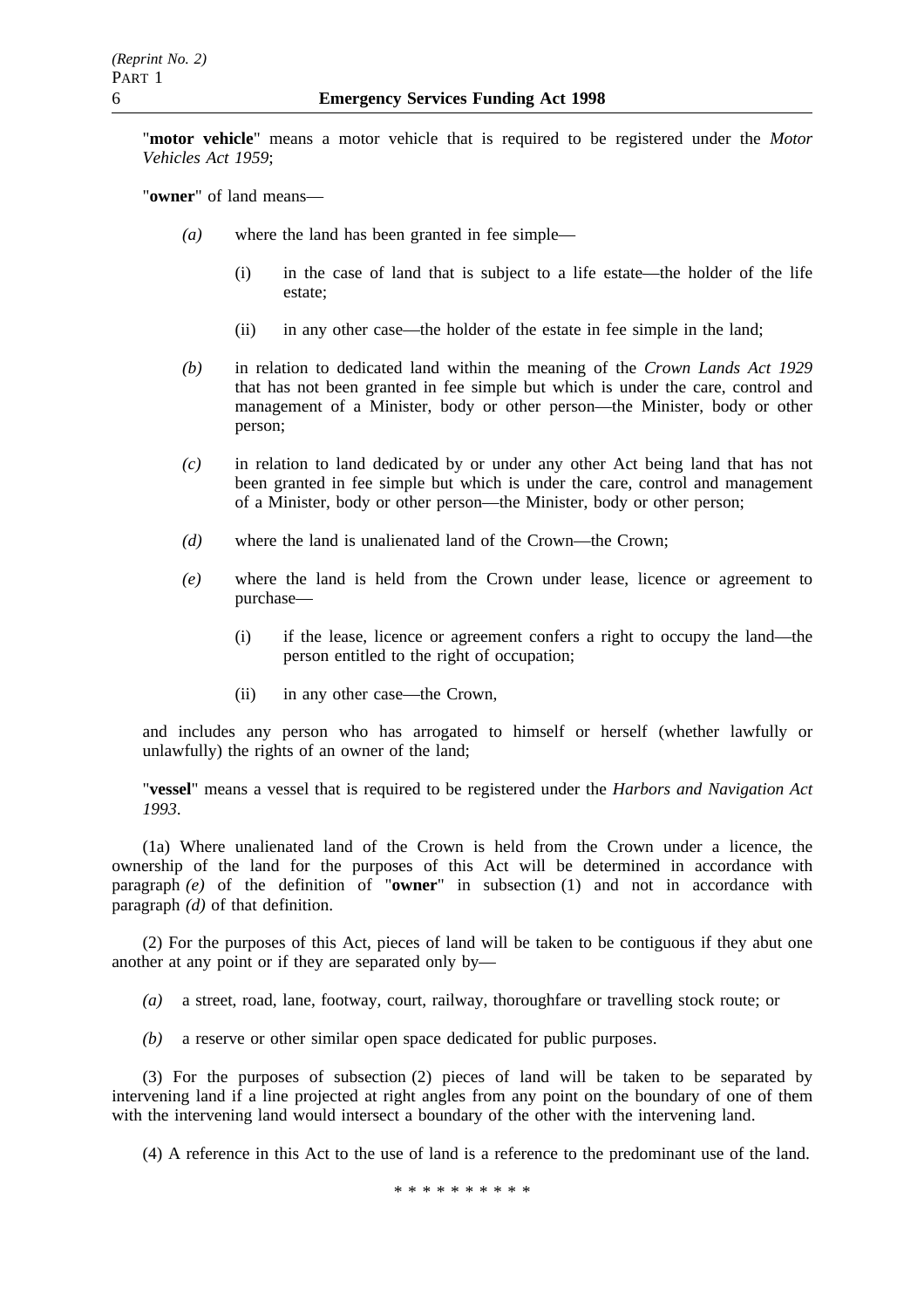## **PART 3 THE EMERGENCY SERVICES LEVY**

## **DIVISION 1—LEVY IN RESPECT OF LAND**

### **Land that is subject to the levy**

**5.** (1) Subject to this Division, an emergency services levy may be assessed by the Minister against all land in the State in respect of each financial year.

(2) The levy may be assessed against—

- *(a)* any piece or section of land subject to separate ownership or occupation; or
- *(b)* any aggregation of contiguous land subject to the same ownership or occupation; or
- *(c)* any aggregation of land pursuant to subsection (2a).

(2a) Where two or more pieces or sections of land or aggregations of contiguous land are not contiguous they may be aggregated for the purposes of subsection  $(2)(c)$  if—

- *(a)* the owner or occupier of all of the land concerned is the same person; and
- *(b)* all of the land is used to carry on the business of primary production and is managed as a single unit for that purpose; and
- *(c)* all of the land is either situated in the area of the same council under the *Local Government Act 1934* or is situated in a part of the State that is not in the area of a council.

(3) Where land that is subject to separate assessment in accordance with subsection (2) is situated partly in one emergency services area and partly in another, the levy may be separately assessed against the parts of the land situated in different areas.

(4) Where different parts of land that is subject to separate assessment in accordance with subsection (2) are used for different purposes referred to in section 8, the levy may be separately assessed against each of those parts.

- (5) Where land is divided by a strata plan under the *Strata Titles Act 1988*—
- *(a)* the levy will be assessed against the units but not against the common property; but
- *(b)* the equitable interest in the common property that attaches to each unit will be regarded, for the purpose of valuation, as part of the unit.

(6) Where land is divided by a primary, secondary or tertiary plan of community division under the *Community Titles Act 1996*—

- *(a)* in the case of the division of land by a primary plan—the levy will be assessed against the primary lots that are not divided by a secondary plan and against the development lot or lots (if any);
- *(b)* in the case of the division of land by a secondary plan—the levy will be assessed against the secondary lots that are not divided by a tertiary plan and against the development lot or lots (if any);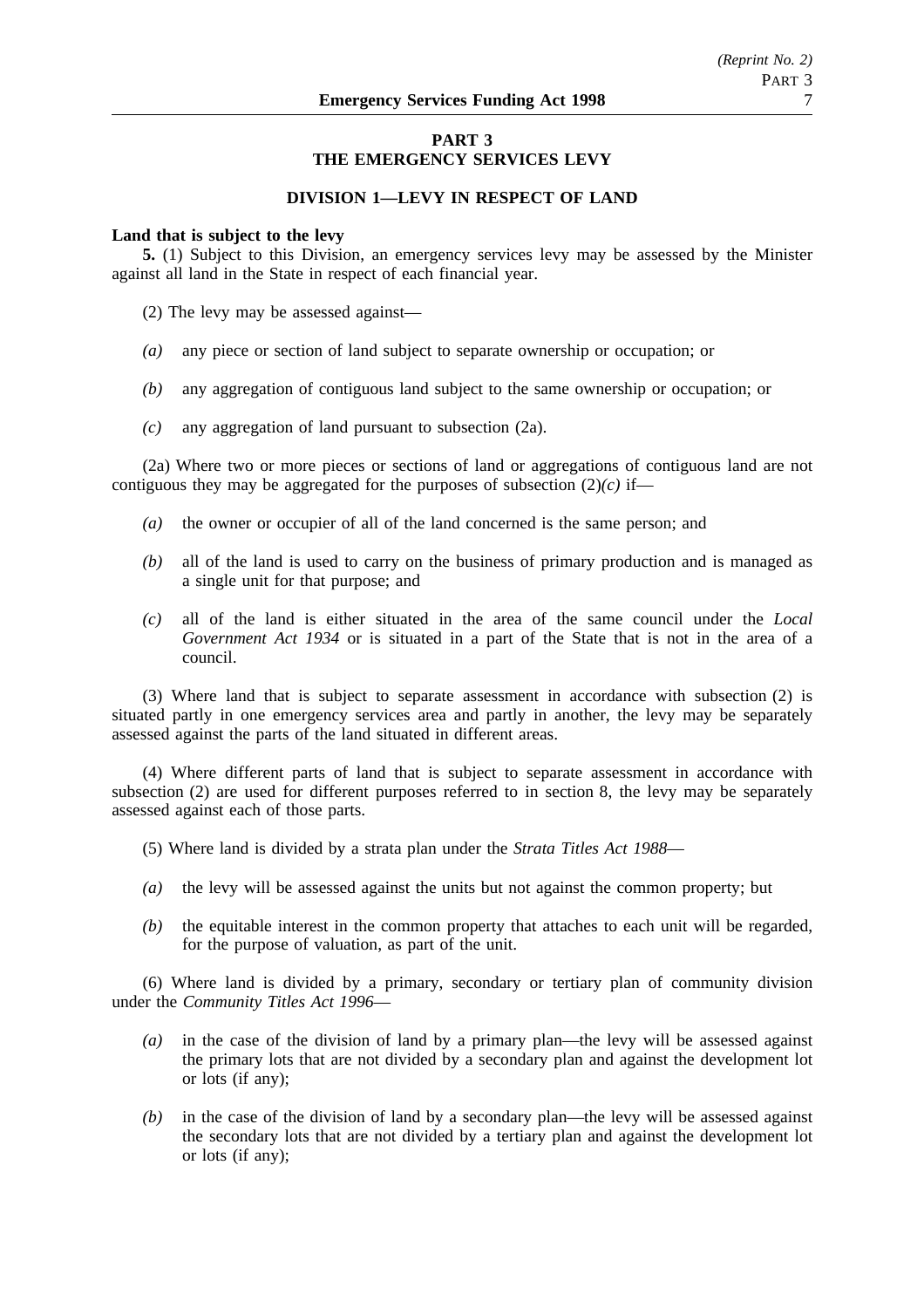*(c)* in the case of the division of land by a tertiary plan—the levy will be assessed against the tertiary lots and the development lot or lots (if any).

(7) Where land is divided by a primary, secondary or tertiary plan of community division under the *Community Titles Act 1996*—

- *(a)* in the case of the division of land by a primary plan—where the use of the common property or part of it is, in the opinion of the Valuer-General, reasonably incidental to the use of one or more of the primary lots, the levy will not be assessed against the common property, or that part of it, but the interest in the common property, or that part of it, that attaches to each primary lot will be regarded for the purposes of valuation as part of the lot;
- *(b)* in the case of the division of land by a secondary plan—where the use of the common property or part of it is, in the opinion of the Valuer-General, reasonably incidental to the use of one or more of the secondary lots, the levy will not be assessed against the common property, or that part of it, but the interest in the common property, or that part of it, (and in the common property of the primary scheme referred to in paragraph *(a)* (if any)) that attaches to each secondary lot will be regarded for the purposes of valuation as part of the lot;
- *(c)* in the case of the division of land by a tertiary plan—where the use of the common property or part of it is, in the opinion of the Valuer-General reasonably incidental to the use of one or more of the tertiary lots, the levy will not be assessed against the common property, or that part of it, but the interest in the common property, or that part of it, (and in the common property of the primary and secondary schemes referred to in paragraphs *(a)* and *(b)* (if any)) that attaches to each tertiary lot will be regarded for the purposes of valuation as part of the lot.

(8) Where land is divided by a primary, secondary or tertiary plan of community division under the *Community Titles Act 1996* and the use of common property or any part of it is not, in the opinion of the Valuer-General, reasonably incidental to the use of any of the community lots, the levy will be assessed against the common property or that part of it and the relevant community corporation is liable for the levy as though it were the owner of the common property.

(9) If a valuation of land subject to separate assessment under this Act has not been made or adopted by the Valuer-General under the *Valuation of Land Act 1971*, the Valuer-General must make or adopt a valuation of that land under that Act.

(10) Residential land held from the South Australian Housing Trust under a lease, licence or agreement to purchase is exempt from the imposition of a levy under this Division.

## **Application for aggregation of non contiguous land**

**5A.** (1) The owner or occupier of land may apply to the Minister for the aggregation of non contiguous land for the purposes of section 5(2)*(c)*.

- (2) The application must—
- *(a)* be in writing; and
- *(b)* be received by the Minister on or before 31 March immediately preceding the first financial year to which the aggregation of the land will relate (an application in respect of the 1999/2000 financial year must be received on or before 30 November 1999).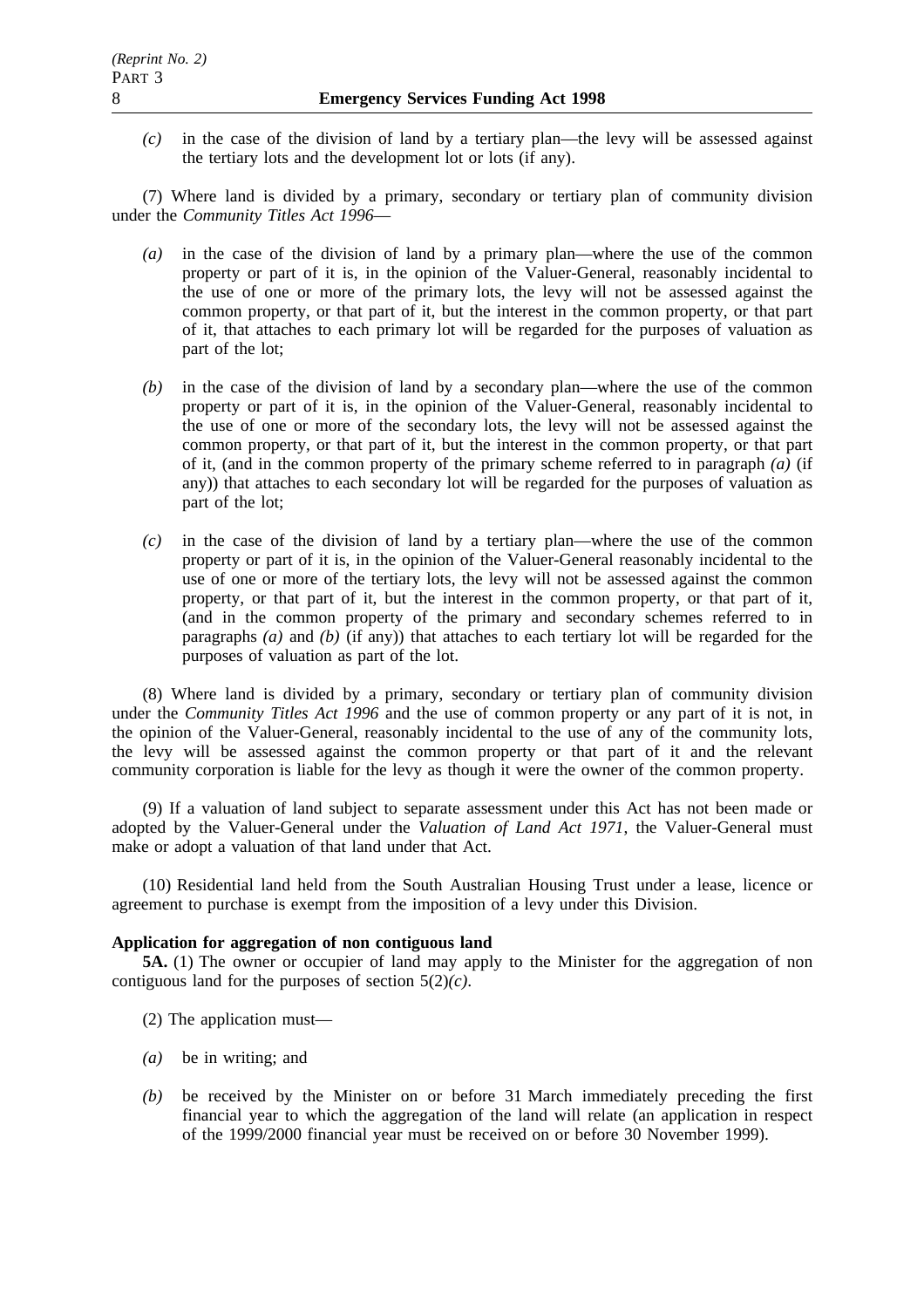(3) The applicant must provide the Minister with such information and evidence as the Minister reasonably requires to consider the application.

(4) The Minister must serve notice of his or her decision on the applicant and, if the application is refused, the notice must include the Minister's reasons for refusing the application.

(5) An applicant may appeal against the Minister's refusal to the Administrative and Disciplinary Division of the District Court.

(6) The appeal must be made within 28 days after the notice is served on the applicant under subsection (4).

(7) If the basis on which land is aggregated for assessment purposes under section  $5(2)(c)$ ceases to exist, the owner of the land must immediately inform the Minister of that fact.

Maximum penalty: \$2 500.

### **Basis of levy**

**6.** (1) A levy may consist of—

- *(a)* an amount payable in respect of each dollar of the value of land subject to assessment under this Act; or
- *(b)* a fixed charge; or
- *(c)* two separate components, one being the amount referred to in paragraph *(a)* and the other a fixed charge under paragraph *(b)*.

(2) The value of the land for the purposes of subsection (1) is determined by multiplying its capital value by the area factor and the land use factor for the land.

(3) The capital value of land for the purposes of subsection (2) is the capital value of the land as at 1 July in the financial year to which the levy relates determined or adopted by the Valuer-General under the *Valuation of Land Act 1971*.

#### **Emergency services areas**

**7.** (1) The State is divided into the following emergency services areas for the purpose of determining the area factor:

- *(a)* "Greater Adelaide" being the combined areas of the councils listed in schedule 1 comprising Metropolitan Adelaide and the Adelaide hills;
- *(b)* "Regional area 1" being the areas of the cities and towns listed in schedule 1;
- *(c)* "Regional area 2" being that part of the State that is within the area of a council but is not part of Greater Adelaide or Regional area 1;
- *(d)* "Regional area 3" being that part of the State that is not within the area of a council.
- (2) The Governor may, by proclamation—
- *(a)* revoke one or more of the areas into which the State is divided by this section (or by a proclamation under this subsection) and reconstitute the part of the State affected as one or more emergency services areas for the purposes of this Act; or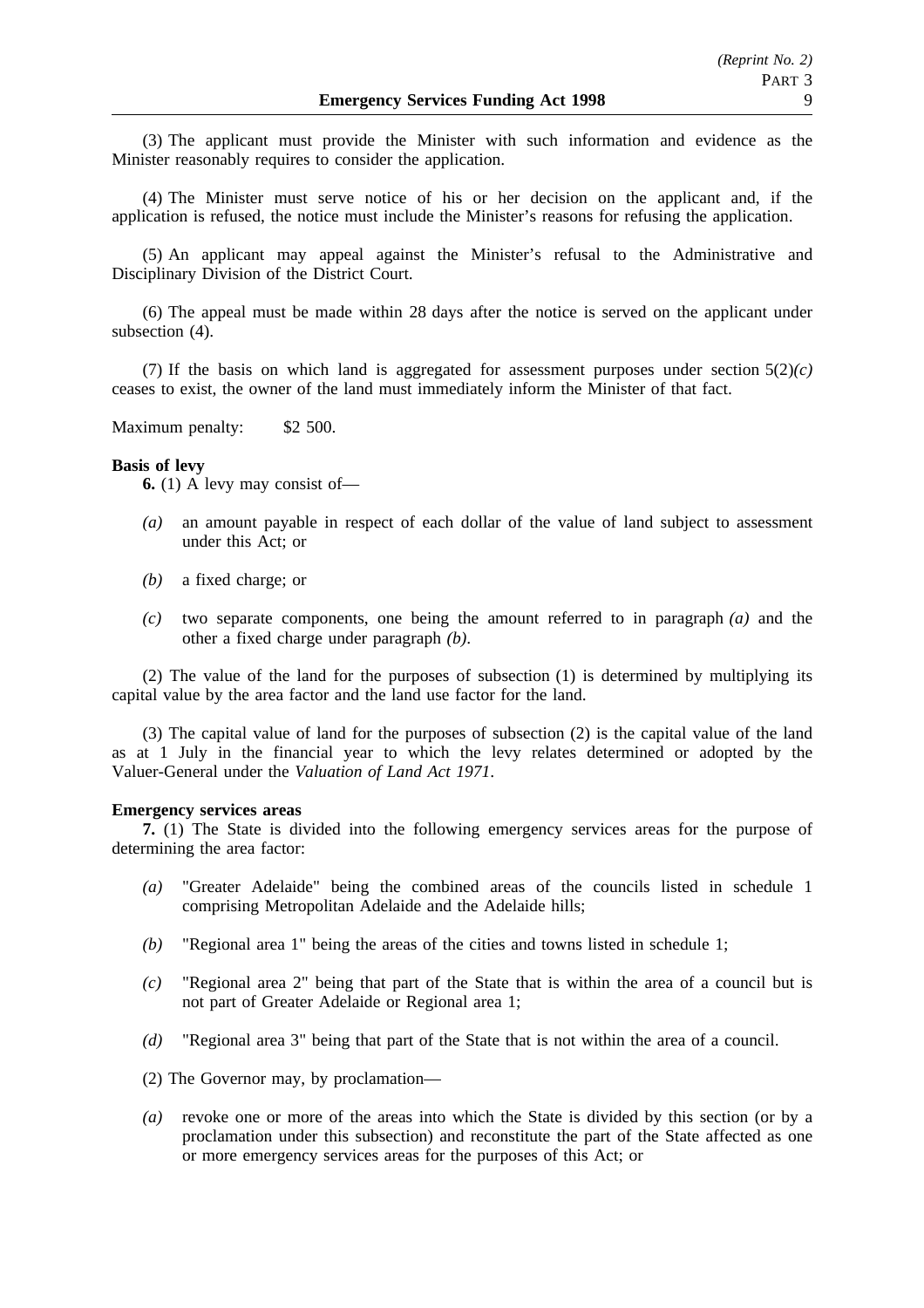*(b)* vary the boundaries of two or more emergency services areas.

(3) For the purposes of determining the amount of the levy payable in respect of land, the land will be taken to be situated in the emergency services area in which it was situated on 1 July in the financial year to which the levy relates.

### **Land uses**

**8.** (1) The following land uses are prescribed for the purposes of determining the land use factor:

- *(a)* commercial;
- *(b)* industrial;
- *(c)* residential;
- *(d)* rural;
- *(e)* all uses other than those referred to in paragraphs *(a)*, *(b)*, *(c)* or *(d)*.

(2) Land will be taken to be used for one of the purposes referred to in subsection (1) if, in the opinion of the Valuer-General, it is being predominantly used for that purpose on the relevant day.

(3) Land (except vacant land) that was not being used on the relevant day will be taken to be used for the purpose for which it was last used on a continuing basis.

(4) Vacant land that is not used for any purpose and that would not, but for this subsection, fall within paragraph *(d)* of subsection (1) will be taken to fall within that paragraph whether it is situated in a rural area or in any other part of the State.

(5) In this section—

"**commercial**" use of land means a use of land defined by the *Local Government Regulations* as "**commercial shop**", "**commercial office**" or "**commercial other**";

"**industrial**" use of land means a use of land defined by the *Local Government Regulations* as "**industry light**" or "**industry other**";

"**the Local Government Regulations**" means the *Local Government (Land Use) Regulations 1989*;

"**the relevant day**" in respect of a financial year specified in a notice under section 10(1) means the day (whether occurring on, before or after the day on which the notice is published in the *Gazette*) specified in the notice as the relevant day in respect of that year;

"**residential**" use of land means a use of land defined by the *Local Government Regulations* as "**residential**";

"**rural**" use of land means a use of land defined by the *Local Government Regulations* as "**primary production**".

## **Objection to attribution of use to land**

**9.** (1) The owner of land may object to the attribution of a particular use to the land by the Valuer-General.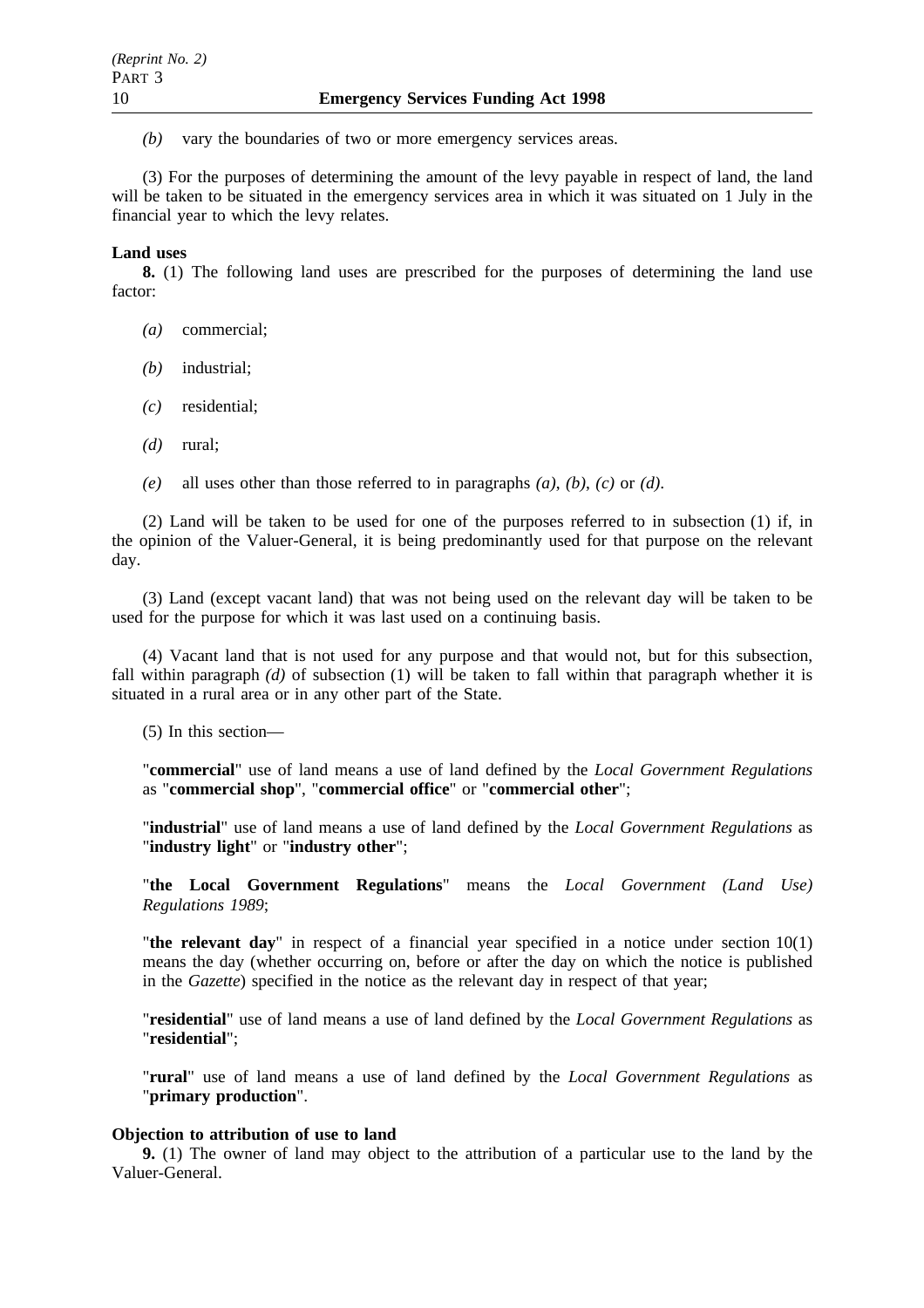(2) The objection must be made to the Minister and must—

- *(a)* be in writing; and
- *(b)* set out—
	- (i) the grounds of the objection; and
	- (ii) the land use that should, in the objector's opinion, be attributed to the land; and
- *(c)* be served on the Minister within 60 days after the objector receives notice under section 16 of the levy payable by him or her.

(3) The Minister may decide any such objection as he or she thinks fit and must notify the objector in writing of his or her decision and the reasons for it.

(4) If the objector is dissatisfied with the Minister's decision, he or she may, subject to the relevant rules of the Supreme Court, appeal against the decision to the Land and Valuation Court.

(5) Except as provided by this section, the attribution of a particular land use to land under this Division cannot be challenged.

(6) The determination of an objection under this section only affects the attribution of a use to land for the purposes of this Act.

#### **Declaring the levy and the area and land use factors**

**10.** (1) The Governor may, by notice published in the *Gazette* on the recommendation of the Minister, declare—

- *(a)* the levy; and
- *(b)* where the levy, or a component of the levy, is an amount payable in respect of each dollar of the value of land—
	- (i) the area factor for each of the emergency services areas; and
	- (ii) the land use factor for each of the land uses referred to in section  $8(1)$ ; and
	- (iii) the relevant day for the purposes of section 8,

for the financial year specified in the notice.

(2) Where the levy, or a component of the levy, is a fixed charge, the amount of the charge must be the same for each piece, section or aggregation of contiguous land subject to separate assessment that is situated in the same emergency services area.

(3) The notice must be published before the commencement of the financial year to which it relates.

(4) The Minister must, before making a recommendation to the Governor under subsection (1), determine—

*(a)* the amount that, in the Minister's opinion, needs to be raised by means of the levy under this Division to fund emergency services in the relevant financial year; and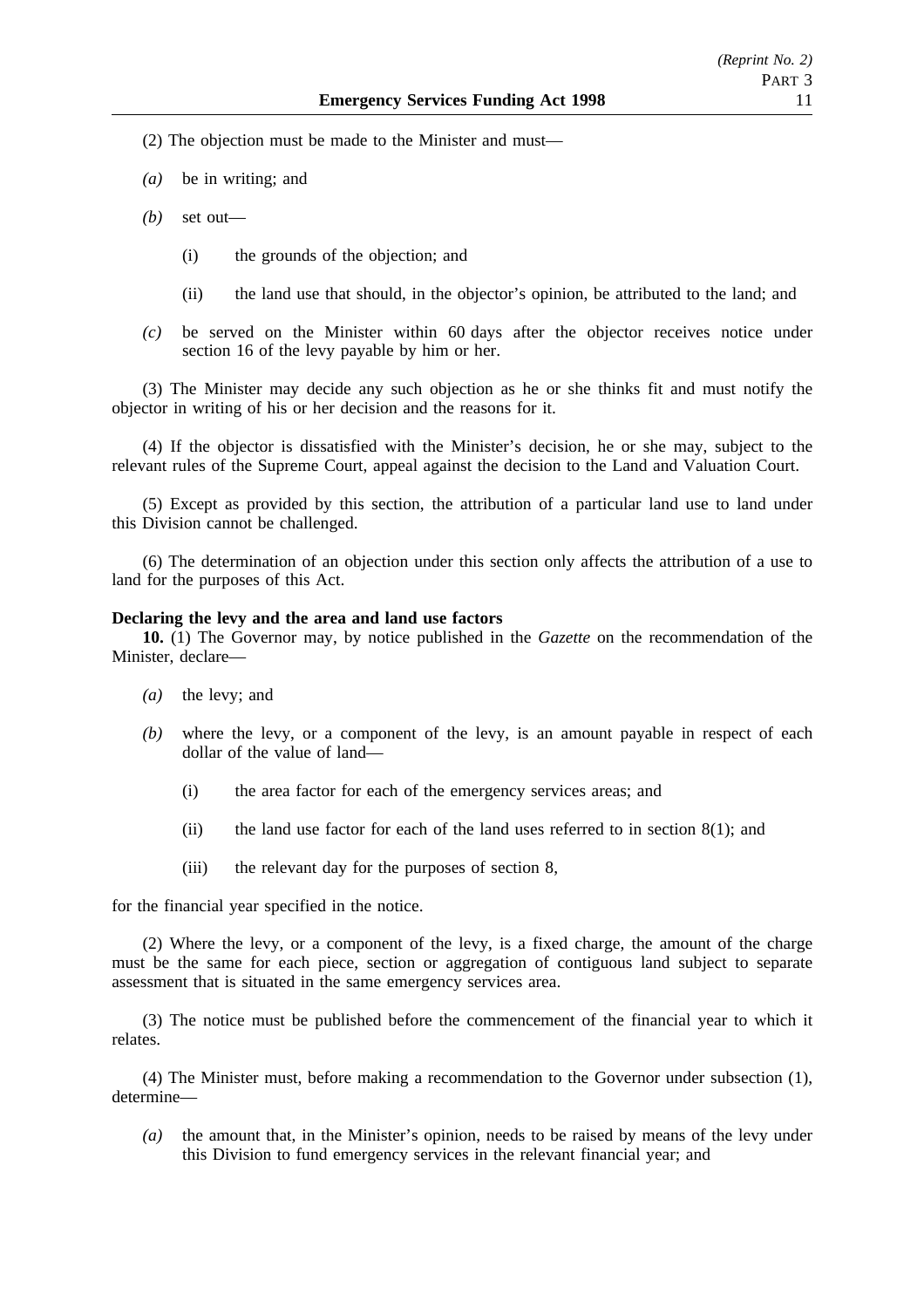- *(b)* the amounts to be expended in that financial year for various kinds of emergency services and the other purposes referred to in section 28(4); and
- *(c)* as far as practicable, the extent to which the various parts of the State will benefit from the application of that amount.

(5) Before making a recommendation to the Governor under subsection (1) as to the amount of the levy and the values of the area factors and the land use factors to be included in the notice published under that subsection and before making the determinations under subsection (4), the Minister must refer to the Economic and Finance Committee of Parliament a written statement setting out the determinations that the Minister proposes making under subsection (4) in respect of the relevant financial year and must not make recommendations to the Governor under subsection (1) or determinations under subsection (4) until the Committee has reported to Parliament or has failed to report within the time required by subsection (5a).

(5a) It is a function of the Economic and Finance Committee of Parliament to enquire into, consider and report on the Minister's statement within 21 days after it is referred to the Committee under subsection (5).

(6) A notice published under subsection (1) must—

- (a) include a statement of the amount determined by the Minister under subsection  $(4)(a)$ ; and
- *(b)* include a description of the method used in determining that amount;

\*\*\*\*\*\*\*\*\*\*

(7) The Minister must, as soon as practicable after the publication of a notice under subsection (1), cause a copy of the notice to be laid before both Houses of Parliament.

(8) After the first notice declaring a levy under subsection (1) has been published in the *Gazette*, the Governor must not declare a further levy under that subsection in respect of a subsequent year unless—

- *(a)* the amount of the levy is the same as, or less than, the amount of the levy declared by the first notice; or
- *(b)* the notice declaring the levy has been authorised by a resolution passed by both Houses of Parliament.

(9) No proceedings for judicial review or for a declaration, injunction, writ, order or other remedy may be brought before a court, tribunal or other person or body to challenge or question the amount of the levy or the value of the area factor or the land use factor declared in a notice under subsection (1).

## **Liability of the Crown**

**11.** (1) The Crown is exempt from paying the levy for a financial year in respect of the land referred to in subsection (2) if it has paid into the Community Emergency Services Fund in respect of that year an amount that is equivalent to 11 per cent of the amount determined by the Minister under section  $10(4)(a)$  for that year.

- (2) The land to which subsection (1) relates is—
- *(a)* unalienated land of the Crown (but only if the Crown is the owner of the land as defined in section 3);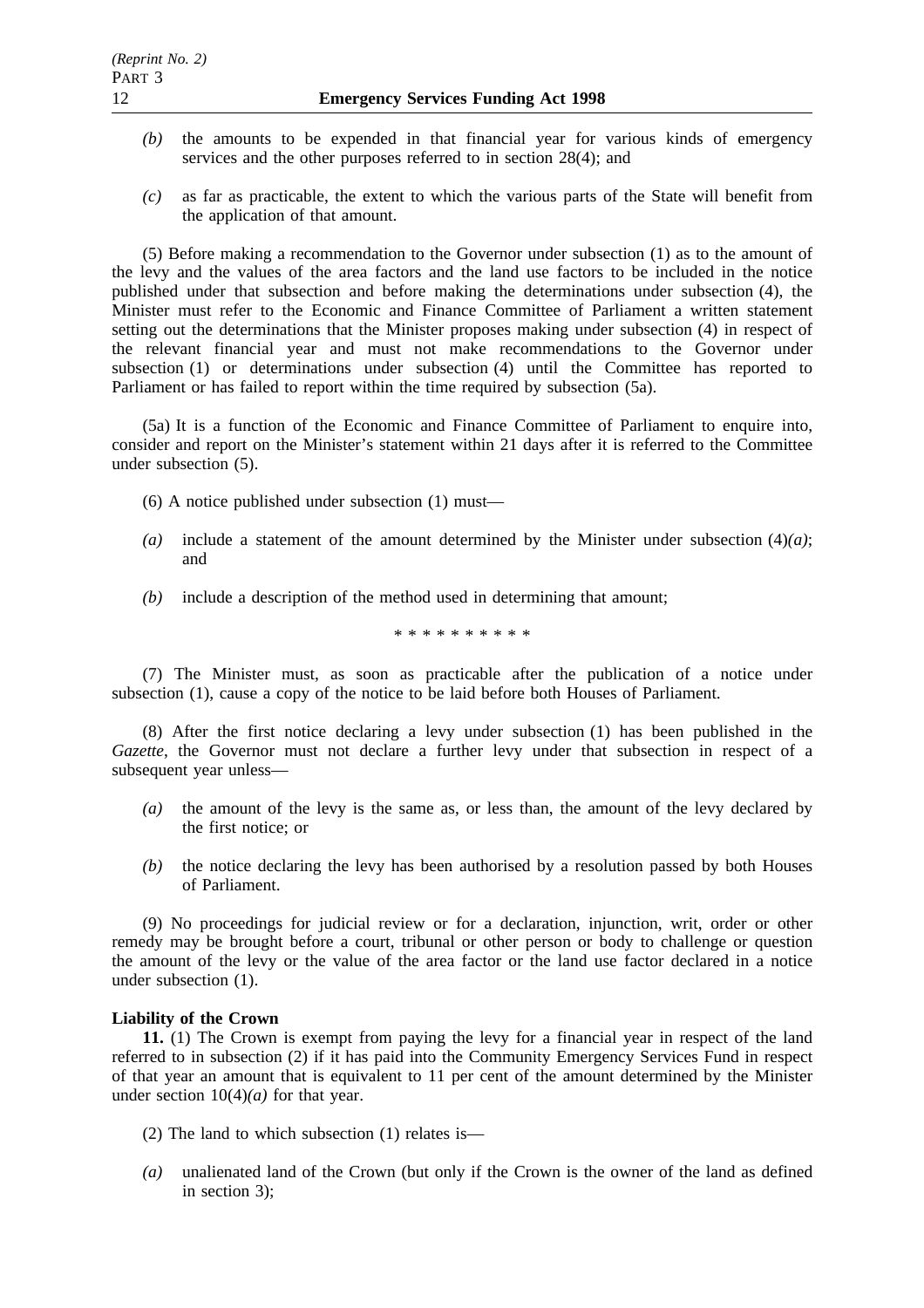- *(b)* land vested in a Minister of the Crown or that is dedicated land under the care, control and management of a Minister of the Crown;
- *(c)* land vested in any other agency or instrumentality of the Crown, or that is dedicated land under the care, control and management of an agency or instrumentality of the Crown, except those agencies or instrumentalities excluded by proclamation under subsection (3);
- *(d)* land held from the Crown under lease, licence or agreement to purchase (but only if the Crown is the owner of the land as defined in section 3).

(3) The Governor may, by proclamation, exclude an agency or instrumentality of the Crown from the operation of subsection (2)*(c)*.

(4) The Governor may, by subsequent proclamation, vary or revoke a proclamation under this section.

(5) This section expires on 30 June 2002.

### **Minister to keep assessment book**

**12.** (1) The Minister must ensure that a record (the "assessment book") is kept in which is entered—

- $(a)$ 
	- (i) a brief description of each separate piece or section of land or aggregation of contiguous land that is subject to separate assessment for the emergency services levy under this Act; and
	- (ii) the capital value for the time being determined or adopted by the Valuer-General of that land; and
- *(b)* the name and address of the owner of the land; and
- *(c)* the land use of the land; and
- *(d)* such other information as may be prescribed by regulation.

(2) Notwithstanding subsection (1), where the Minister is satisfied that the inclusion in the assessment book of the name or address of any person would place at risk the personal safety of that person, a member of that person's family or any other person, the Minister may suppress the name or address from the assessment book.

(3) Where the Minister is satisfied that a person's address is suppressed from the roll under the *Electoral Act 1985*, the Minister may—

- *(a)* where the person's residential address is included in respect of land that the person owns but does not occupy—suppress the person's residential address from the assessment book;
- *(b)* where the person's residential address is land described in the assessment book—suppress the person's name from the assessment book in relation to that land.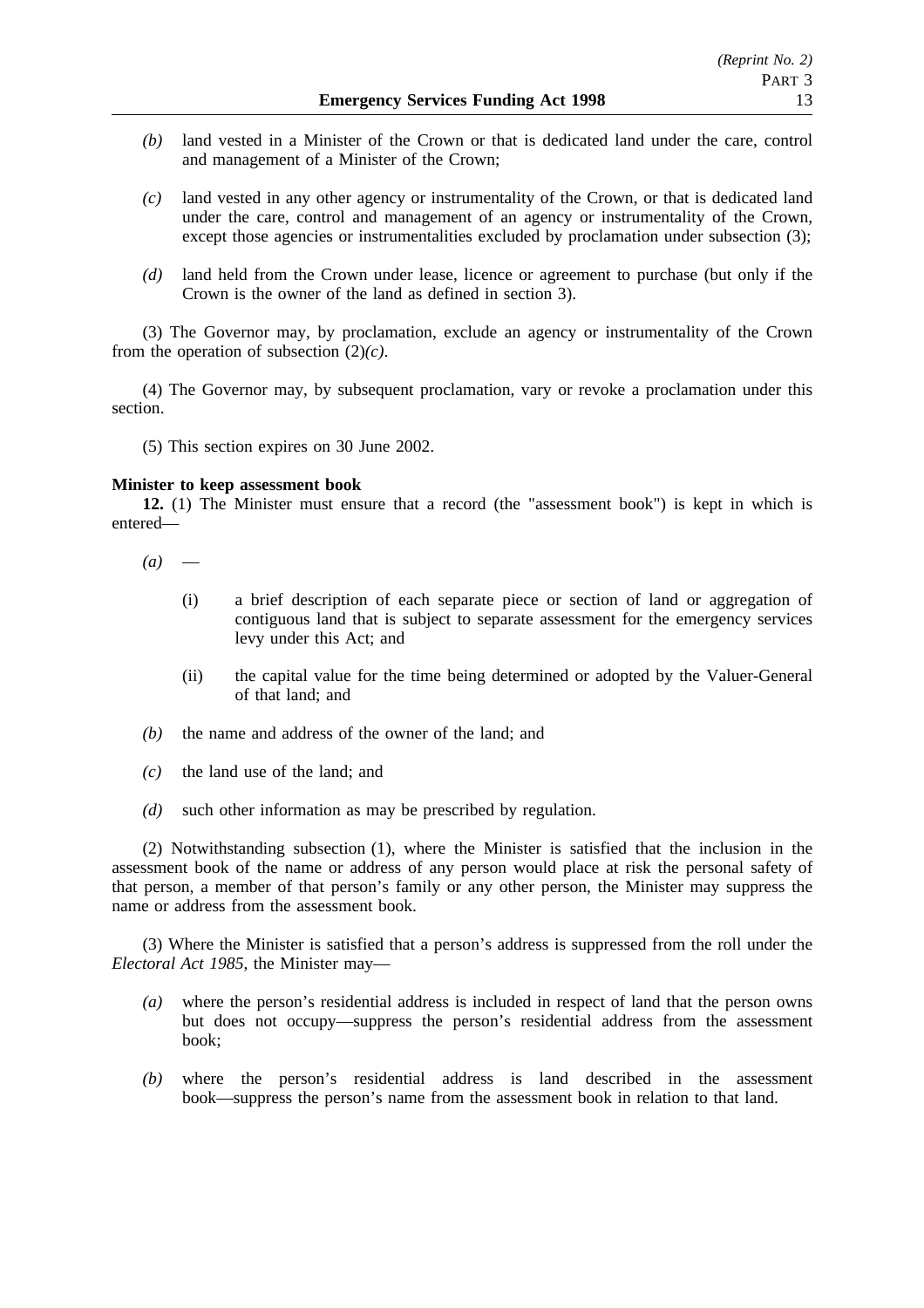- (4) The assessment book may—
- *(a)* be kept in any form (whether in the form of a book or not) that allows for the accurate recording of information and easy access to that information;
- *(b)* be kept in different parts at different places;
- *(c)* where the Minister delegates the duty to keep the assessment book—be kept in different parts by different persons.

(5) The Minister may make any alteration to the assessment book that may be necessary to keep the book in a correct and up to date form.

(6) The Minister may require a council or any other person who has information that is necessary or useful for—

- *(a)* the purpose of compiling the assessment book and keeping it in an up to date form; or
- *(b)* any other purpose related to the administration of this Act,

to provide that information to the Minister (or to any other person nominated by the Minister) in the form specified by the Minister.

#### **Alterations to assessment book**

**13.** (1) Application may be made to the Minister for an alteration of the assessment book by an owner of land on the ground that particular information entered in the assessment book is incorrect or has not been recorded in accordance with this Act.

(2) An application under subsection (1) must be made in a manner and form approved by the Minister.

(3) A person who is dissatisfied with the decision of the Minister on an application may apply to the Supreme Court for an order for rectification of the assessment book.

### **Inspection of assessment book**

- **14.** A person is entitled, on payment of a fee fixed by the Minister—
- *(a)* to inspect the assessment book during ordinary office hours; or
- *(b)* to a copy of an entry made in the assessment book.

## **Liability for the levy**

**15.** (1) The person who is the owner of land at 12.01 a.m. on 1 July in the financial year for which a levy has been declared is liable to pay the levy to the Minister.

(2) Two or more persons who own the same land are jointly and severally liable for the levy in respect of that land and are entitled to contribution between each other in proportion to the value of their respective interests in the land.

(3) A subsequent owner of land is liable for a levy, or a part of a levy, in respect of that land that has not been paid by the person or persons primarily liable under subsection  $(1)$  or  $(2)$ .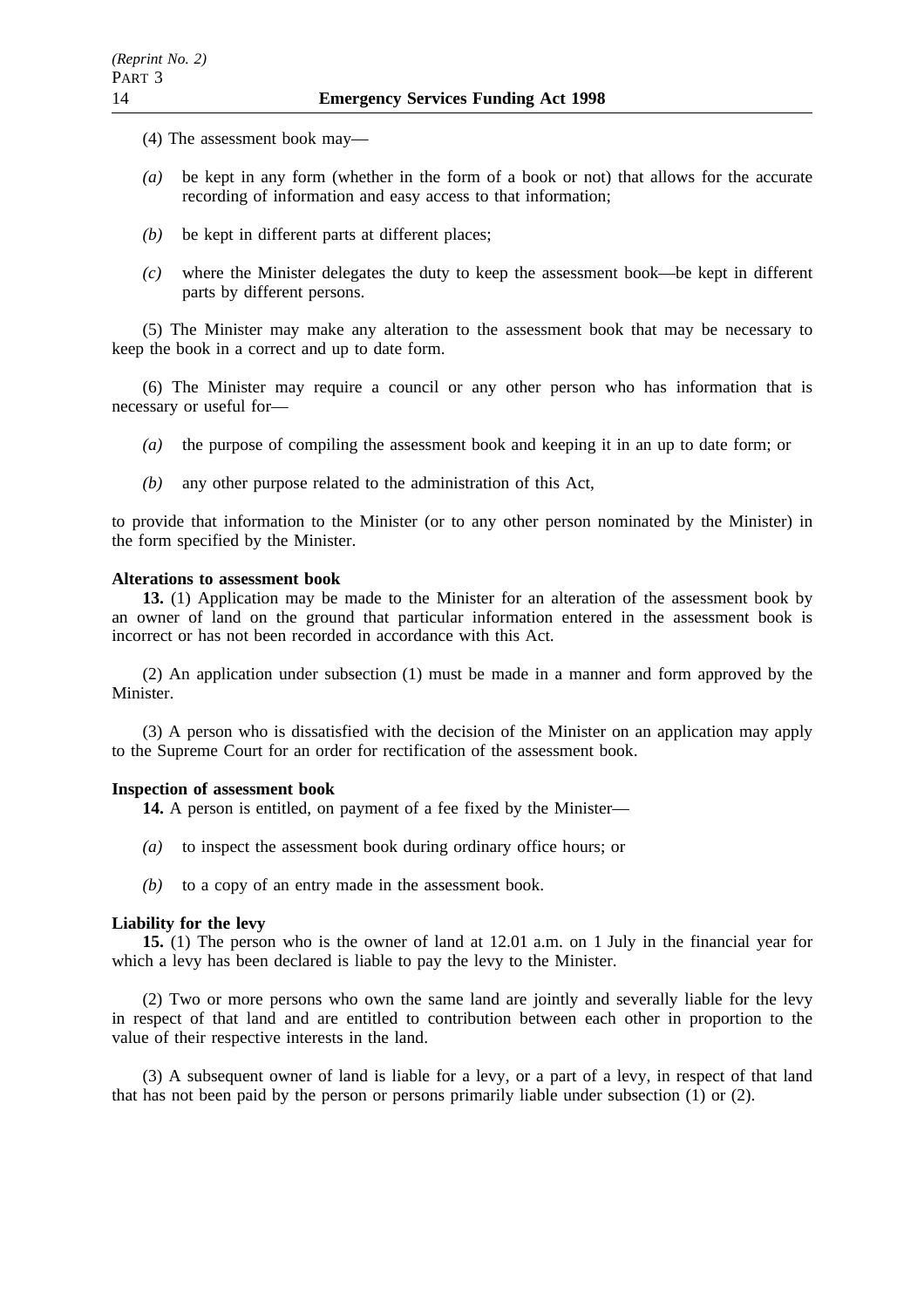(4) A subsequent owner who has paid the whole or part of a levy is entitled to recover—

- *(a)* the amount paid from the person primarily liable or, if there are two or more such persons, from any one or more of them;
- *(b)* a part of the amount paid from his or her co-owner (if any) that is in proportion to the value of their respective interests in the land.

(5) A subsequent owner who has paid an amount to his or her co-owner under subsection  $(4)(b)$  is entitled to recover that amount from the person primarily liable or, if there are two or more such persons, from any one or more of them.

(6) In this section—

"**subsequent owner**" of land includes a person who has ceased to be an owner of the land.

### **Notice of levy**

**16.** (1) The Minister must serve notice of the amount of the levy that is payable in respect of land for a financial year on the person who was the owner of the land at 12.01 a.m. on 1 July in that year.

(2) The notice must state—

- *(a)* the amount of the levy; and
- *(b)* the area factor and the land use factor applicable to the land; and
- *(c)* the capital value of the land; and
- *(d)* the date (being at least 28 days after the notice is served) by which the levy must be paid; and
- *(e)* such other information as is required by regulation.

(3) Where there are two or more owners of land, service of the notice on one of them will be taken to be service on both or all of them.

(4) The notice required to be served under this section may be served as a separate notice or, with the approval of the Minister, as part of any other notice served by a public authority or other person.

(5) Where the same person owns two or more pieces, sections or aggregations of contiguous land subject to separate assessment, separate notices or one combined notice may be served on the owner.

#### **Interest**

**17.** (1) Interest accrues—

- *(a)* on an unpaid levy; and
- *(b)* on unpaid interest,

in accordance with the regulations.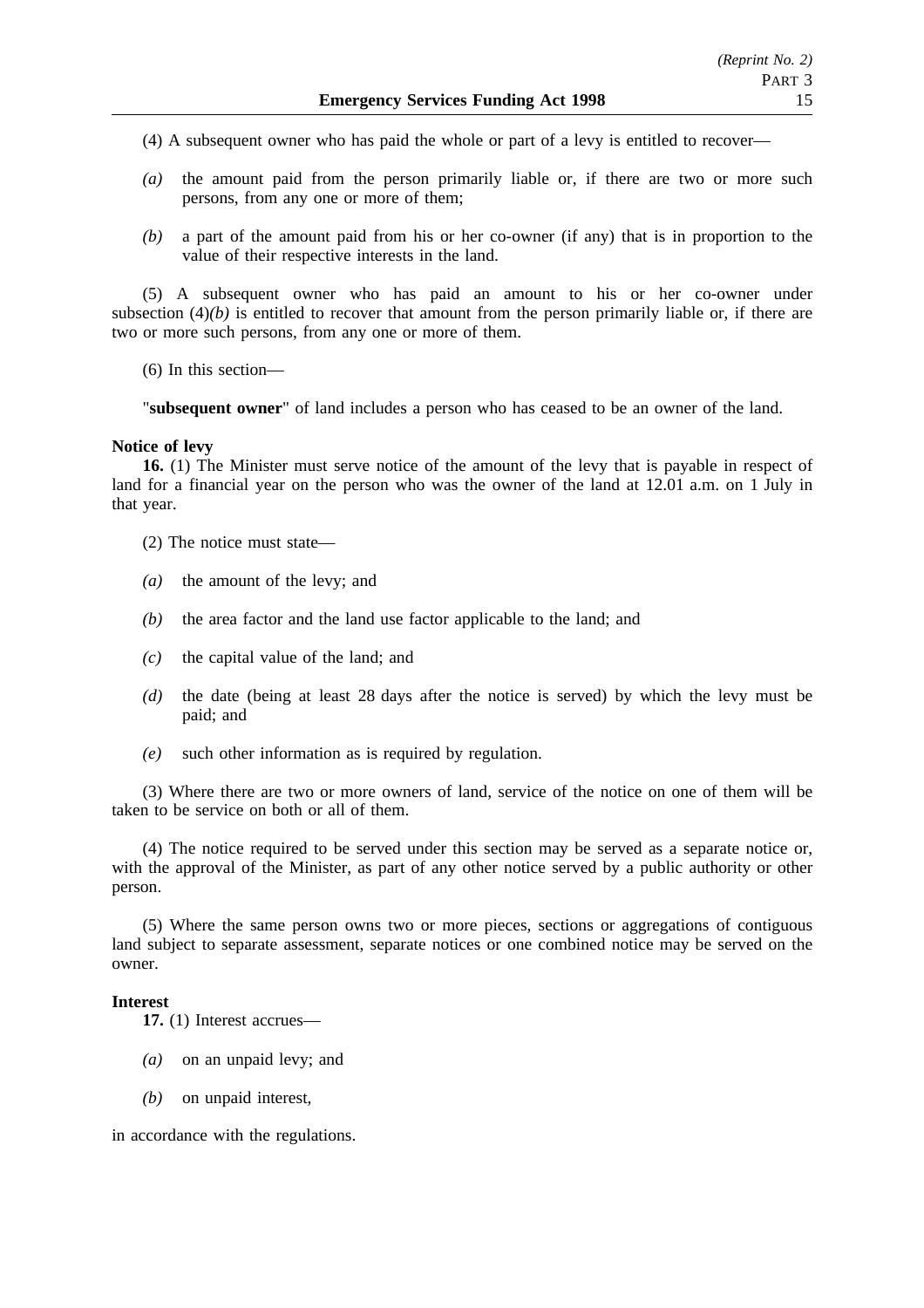(2) A person who is liable to pay a levy is also liable to pay interest that accrues, or has accrued, on or in relation to the levy under this section.

## **Levy first charge on land**

**18.** (1) An unpaid levy and unpaid interest in relation to the levy are a first charge on the land in relation to which the levy is payable.

(2) Where a levy is assessed against the common property, or part of the common property, of a community scheme under the *Community Titles Act 1996*, the levy is not a charge on the common property but is, instead, a charge on each of the community lots of the community scheme.

## **Rent, etc., payable by lessee or licensee**

**19.** (1) The Minister may, by written notice to a lessee or licensee of land in respect of which a levy has fallen due, require him or her to pay to the Minister any rent or other consideration payable under the lease or licence in satisfaction of the liability for the levy.

(2) Where the Minister gives a notice under subsection (1), an additional charge of five per cent of the amount in arrears is payable and recoverable as part of the levy.

(3) The Minister may remit the charge payable under subsection (2) in whole or in part.

 $(4)$  If—

- *(a)* the Minister gives a notice to a lessee or licensee under subsection (1); and
- *(b)* the Minister, by written notice to the owner of the land, informs the owner of the imposition of the requirement under subsection (1); and
- *(c)* the lessee or licensee, contrary to the terms of the notice under subsection (1), makes a payment to the owner instead of to the Minister,

the owner, must within one clear business day after receipt of the payment, pay the amount received to the Minister in satisfaction, or partial satisfaction, of the liability for the levy.

Maximum Penalty: \$250.

(5) Payment by a lessee or licensee of rent or other consideration to the Minister under this section is, to the extent of the payment, in satisfaction of the lessee's or licensee's obligation under the lease or licence.

(6) In this section—

"**levy**" includes unpaid interest in relation to the levy.

## **Sale of land for non-payment of a levy**

**20.** (1) Where a levy, or interest in relation to a levy, is a first charge on land and has been unpaid for two years or more, the Minister may sell the land.

(2) Before the Minister sells land in pursuance of this section, he or she must serve notice on the owner of the land—

*(a)* stating the period for which the levy or interest have been in arrears; and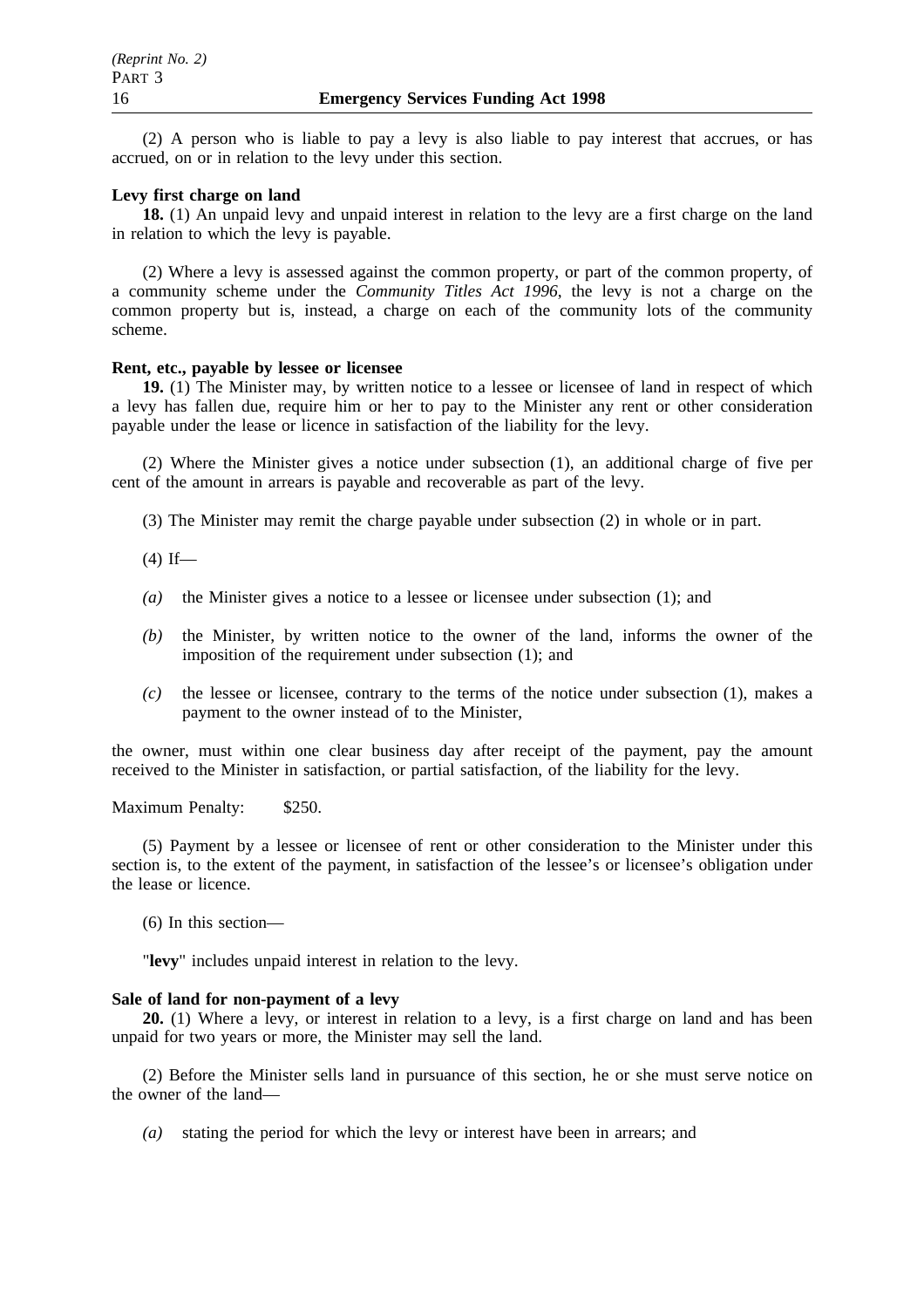- *(b)* stating the amount of the total liability for the levy and interest presently outstanding and charged on the land; and
- *(c)* stating that if that amount is not paid in full within one month of service of the notice (or such longer time as the Minister may allow), the Minister intends to sell the land for non-payment of the levy or interest.

(3) A copy of a notice must be served on the registered mortgagee or encumbrancee of the land (if any).

(4) If the outstanding amount is not paid in full within the time allowed under subsection (2), the Minister may proceed to sell the land.

(5) The sale will be by public auction (and the Minister may set a reserve price for the purposes of the auction).

(6) An auction under this section must be advertised on at least two separate occasions in a newspaper circulating generally throughout the State.

(7) If, before the date of the auction, the outstanding amount and the costs incurred by the Minister in proceeding under this section are paid to the Minister, the Minister must withdraw the land from auction.

(8) If an auction fails, the Minister may sell the land by private contract for the best price that he or she can reasonably obtain.

(9) Any money received by the Minister in respect of the sale of land under this section will be applied as follows:

- *(a)* firstly—in paying the costs of the sale and any other costs incurred in proceeding under this section;
- *(b)* secondly—in discharging the liability for the levy and interest and any other liabilities to the Minister in respect of the land;
- *(c)* thirdly—in discharging any liability to the Crown for rates, charges or taxes (including rates, charges or taxes that are a first charge on the land);
- *(d)* fourthly—in discharging any liability to a council for rates or any other liability to a council in respect of the land;
- *(e)* fifthly—in discharging any liabilities secured by registered mortgages, encumbrances or charges;
- *(f)* sixthly—in discharging any other mortgages, encumbrances and charges of which the Minister has notice;
- *(g)* seventhly—in payment to the former owner of the land.

(10) If the former owner cannot be found after making reasonable inquiries as to his or her whereabouts, an amount payable to the former owner must be dealt with as unclaimed money under the *Unclaimed Moneys Act 1891*.

(11) Where land is sold by the Minister in pursuance of this section, an instrument of transfer executed by the Minister will operate to vest title to the land in the purchaser.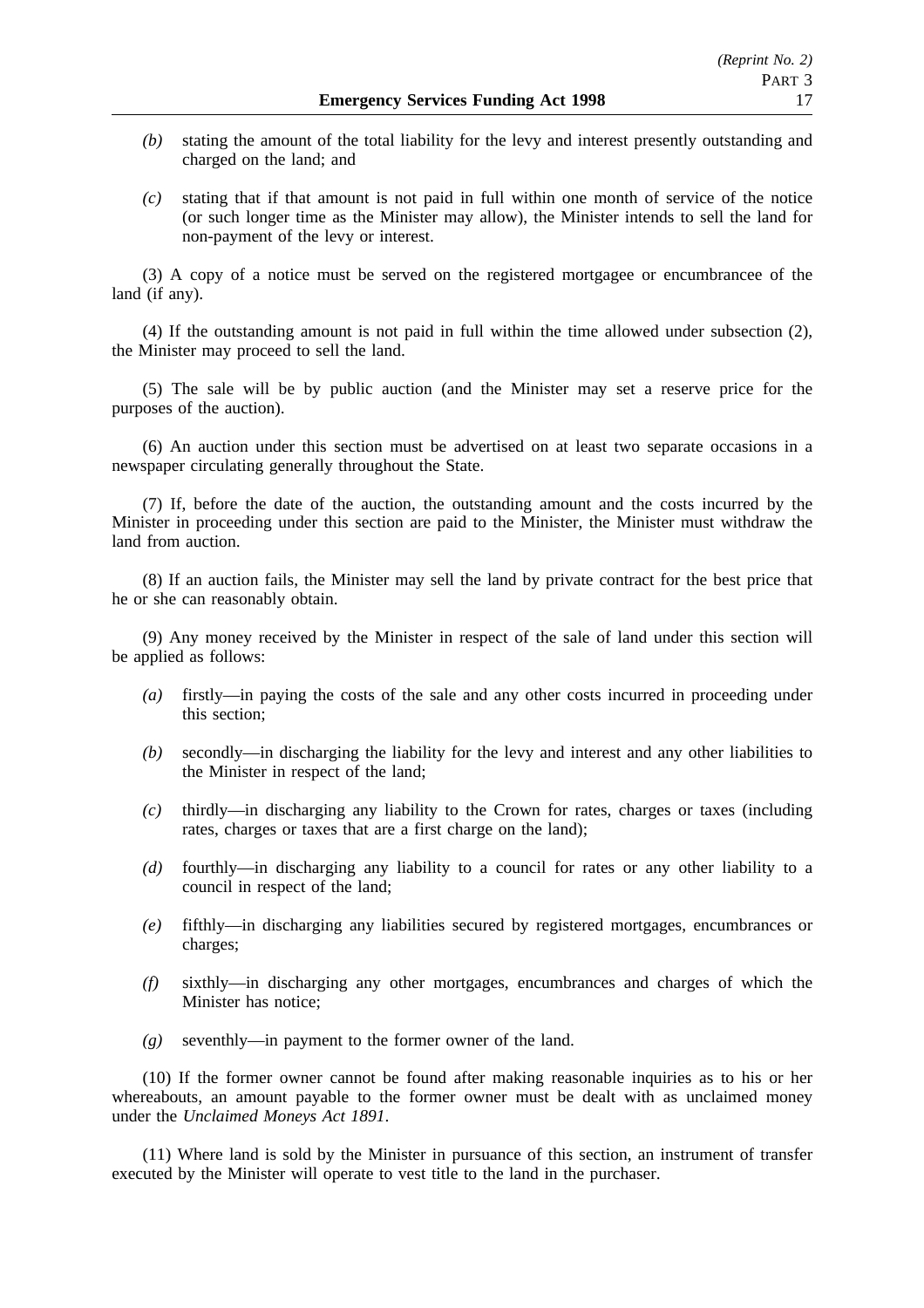(12) The title vested in a purchaser under subsection (11) will be free of all mortgages, encumbrances and charges and all leases and licences.

(13) An instrument of transfer passing title to land in pursuance of a sale under this section must, when lodged with the Registrar-General for registration or enrolment, be accompanied by a statutory declaration made by the Chief Executive of the Department of Justice stating that the requirements of this section in relation to the sale of the land have been observed.

(14) Where it is not reasonably practicable to obtain the duplicate certificate of title to land that is sold in pursuance of this section, the Registrar-General may register the transfer notwithstanding the non-production of the duplicate, but in that event he or she must cancel the existing certificate of title for the land and issue a new certificate in the name of the transferee.

## **Recovery of levy not affected by an objection, review or appeal**

**21.** (1) The right of the Minister to recover a levy is not suspended by—

- *(a)* an objection, review or appeal in respect of a valuation made or adopted under the *Valuation of Land Act 1971*; or
- *(b)* an objection or appeal in respect of the attribution of a particular land use to land.

(2) If an objection, review or appeal results in the alteration of a valuation or a decision to attribute a different land use to land, a due adjustment must be made and—

- *(a)* any amount overpaid must be refunded;
- *(b)* any additional amount payable on account of an alteration of the valuation or decision may be recovered as an unpaid levy (but action to recover any such amount must not be taken until at least 30 days have expired from the date on which notification of the alteration is given to the person who initiated the objection, review or appeal);
- *(c)* interest accrues on an amount to be refunded under paragraph *(a)* and on an unpaid amount referred to in paragraph *(b)* in accordance with the regulations.

## **Payment of the levy into the Fund**

**22.** The Minister must pay money received in payment of the levy into the Fund.

## **DIVISION 2—LEVY IN RESPECT OF VEHICLES AND VESSELS**

## **Liability for the levy**

**23.** (1) A person who wishes to register, or renew the registration of, a motor vehicle under the *Motor Vehicles Act 1959* must pay the emergency services levy imposed under this Division to the Registrar of Motor Vehicles when applying for the registration or the renewal of the registration.

(2) A person who wishes to register, or renew the registration of, a vessel under the *Harbors and Navigation Act 1993* must pay the emergency services levy imposed under this Division to the Chief Executive of the department or administrative unit for the time being administering that Act when applying for the registration or the renewal of the registration.

(3) Despite the provisions of the *Motor Vehicles Act 1959* or the *Harbors and Navigation Act 1993*, the registration of a motor vehicle or a vessel must not be granted or renewed under the relevant Act unless the emergency services levy has been paid.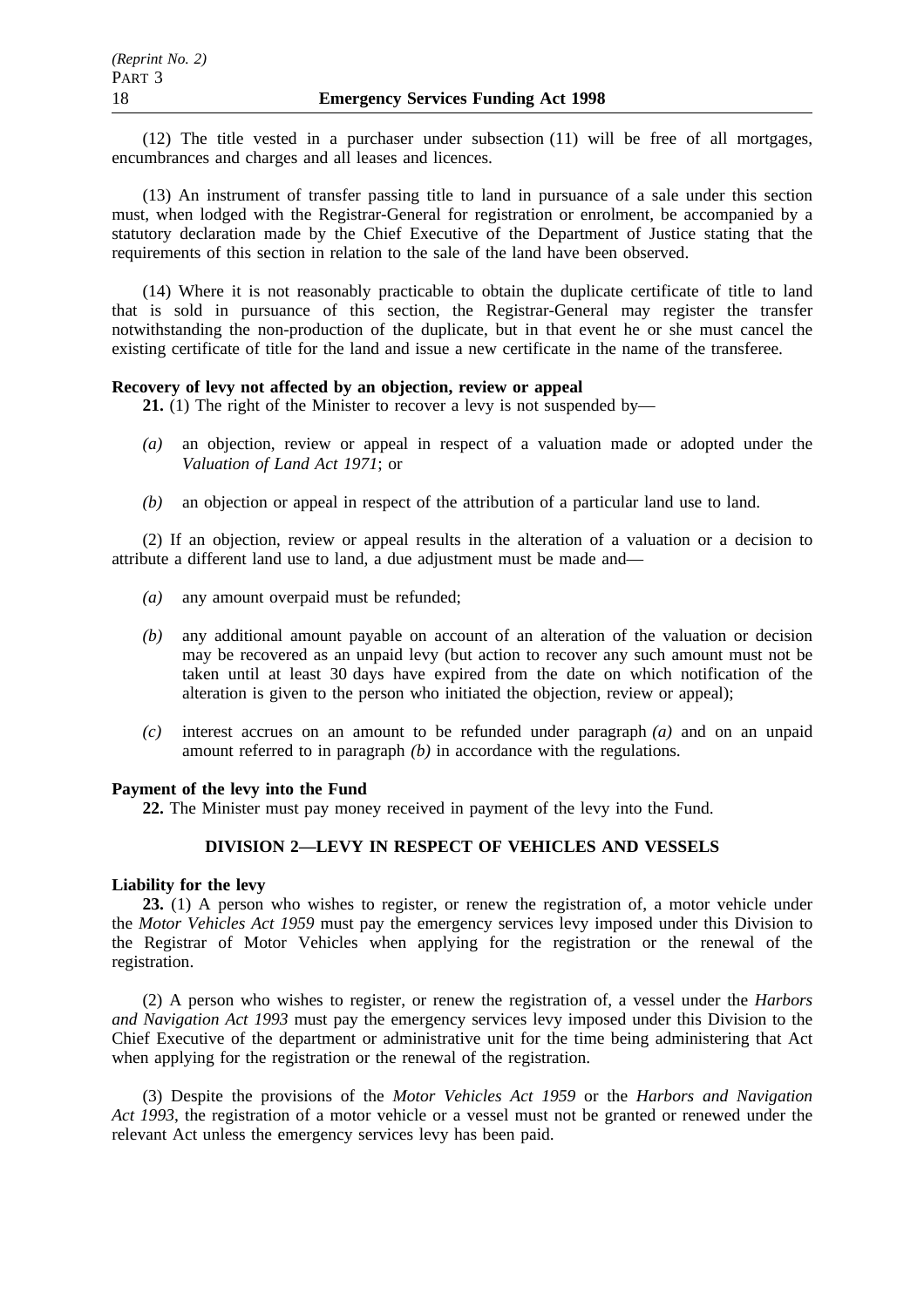## **Declaring the amount of the levy**

**24.** (1) The Governor may, by notice published in the *Gazette* on the recommendation of the Minister, declare the amount of the levy.

(2) The notice must—

- *(a)* divide motor vehicles into the same classes as the Premium Class Code published by the Motor Accident Commission and must specify the amount of the levy in respect of each class; and
- *(b)* specify the amount of the levy in respect of vessels; and
- *(c)* specify the financial year or financial years in relation to which the notice applies.

(3) The notice may declare the amount of the levy in respect of one, or two or more, financial years specified in the notice.

(4) The notice must be published before the commencement of the financial year or financial years in relation to which it will apply.

(5) Where the period of registration in relation to which the levy is payable is the whole of a particular financial year, the amount payable is the amount of the levy for that year.

(6) Where the period of registration in relation to which the levy is payable falls wholly within, but is less than, the period of a financial year, the amount payable is the appropriate proportion of the levy for that year.

(7) Where the period of registration in relation to which the levy is payable falls partly in one financial year and partly in a subsequent financial year or years, the levy will be made up of the appropriate proportion of the levy payable in respect of each year (the amount payable on registration will be determined on the assumption that the amount of the levy to be declared in respect of a subsequent year or years will be the same as the levy declared in respect of the year in which the period of registration commences).

(8) After the first notice declaring a levy under subsection (1) has been published in the *Gazette*, the Governor must not declare a further levy under that subsection in respect of a subsequent year or years unless—

- *(a)* the amount of the levy declared in respect of each class of motor vehicle and in respect of vessels is the same as, or less than, the amount of the levy declared by the first notice; or
- *(b)* the notice declaring the levy has been authorised by a resolution passed by both Houses of Parliament.

## **Exemption by Minister**

**25.** (1) The Minister may, by notice published in the *Gazette*, exempt motor vehicles or vessels of a class specified in the notice from the imposition of a levy under this Division.

(2) A notice under subsection (1) may be varied or revoked by the Minister by subsequent notice published in the *Gazette*.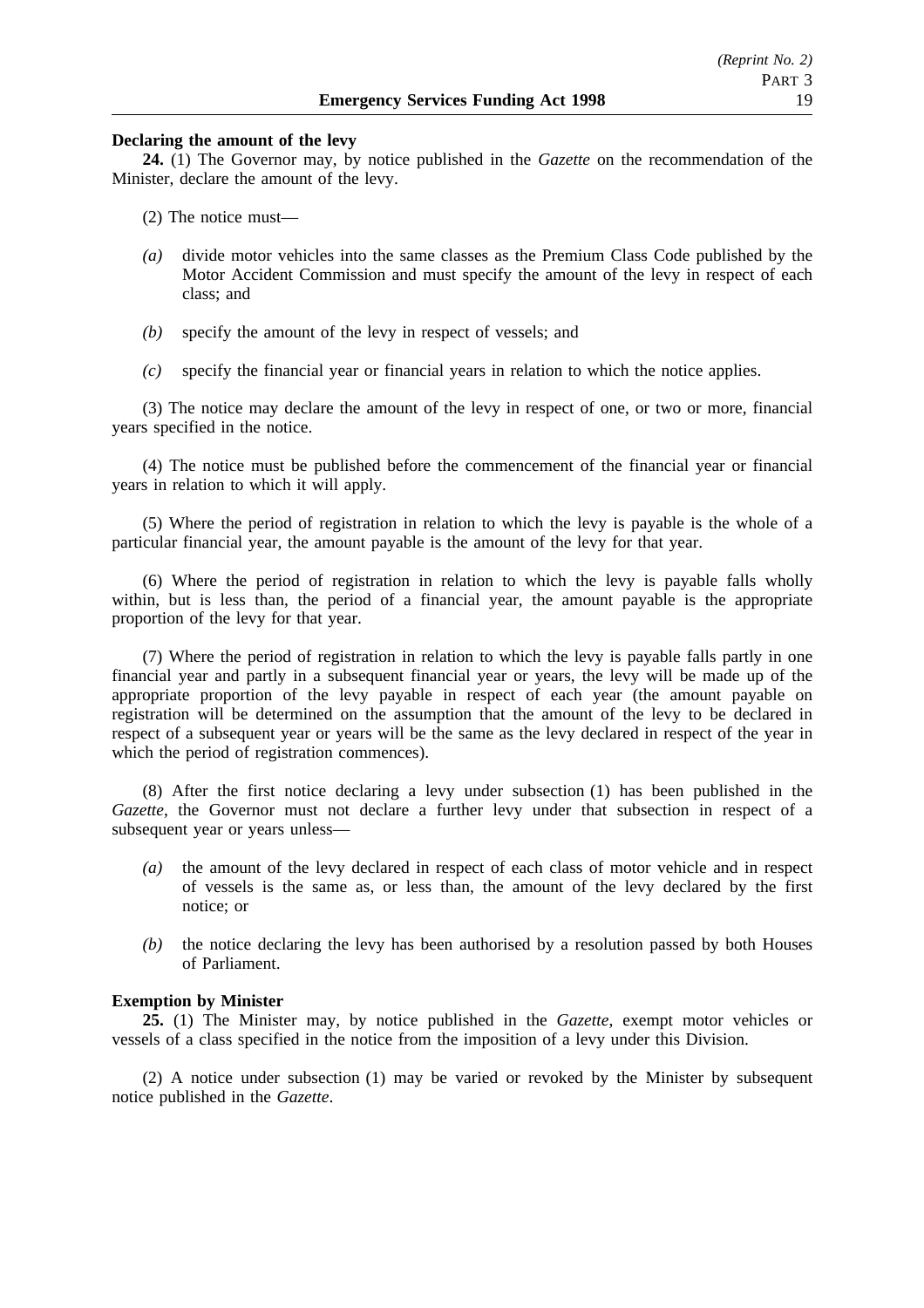### **Objection to classification of vehicle**

**26.** (1) A person who is liable to pay a levy in respect of a vehicle may object to the classification of the vehicle by the Minister.

- (2) The objection must—
- *(a)* be in writing; and
- *(b)* set out—
	- (i) the grounds of the objection; and
	- (ii) the classification that is, in the objector's opinion, the correct classification of the vehicle; and
- *(c)* be served on the Minister.

(3) The Minister may decide any such objection as he or she thinks fit and must notify the objector in writing of his or her decision and the reasons for it.

(4) If the objector is dissatisfied with the Minister's decision, he or she may appeal against the decision to the Administrative and Disciplinary Division of the District Court.

(5) Except as provided by this section, the classification of a vehicle under this Division cannot be challenged.

(6) An objection under this section does not affect the requirement that the levy must be paid at the time of the application for the registration, or renewal of registration, of the vehicle.

(7) If an objection has been served on the Minister before the application for registration or renewal of registration is made and the objection results in the alteration of the classification of the vehicle—

- *(a)* any amount overpaid must be refunded;
- *(b)* any additional amount payable on account of the reclassification may be recovered as unpaid levy (but action to recover any such amount must not be taken until at least 30 days have expired from the date on which notification of the alteration is given to the person who initiated the objection);
- *(c)* interest accrues on an amount to be refunded under paragraph *(a)* and on an unpaid amount referred to in paragraph *(b)* in accordance with the regulations.

## **Payment of the levy into the Fund**

**27.** The Registrar of Motor Vehicles and the Chief Executive of the department or administrative unit for the time being administering the *Harbors and Navigation Act 1993* must pay money received in payment of the levy into the Fund.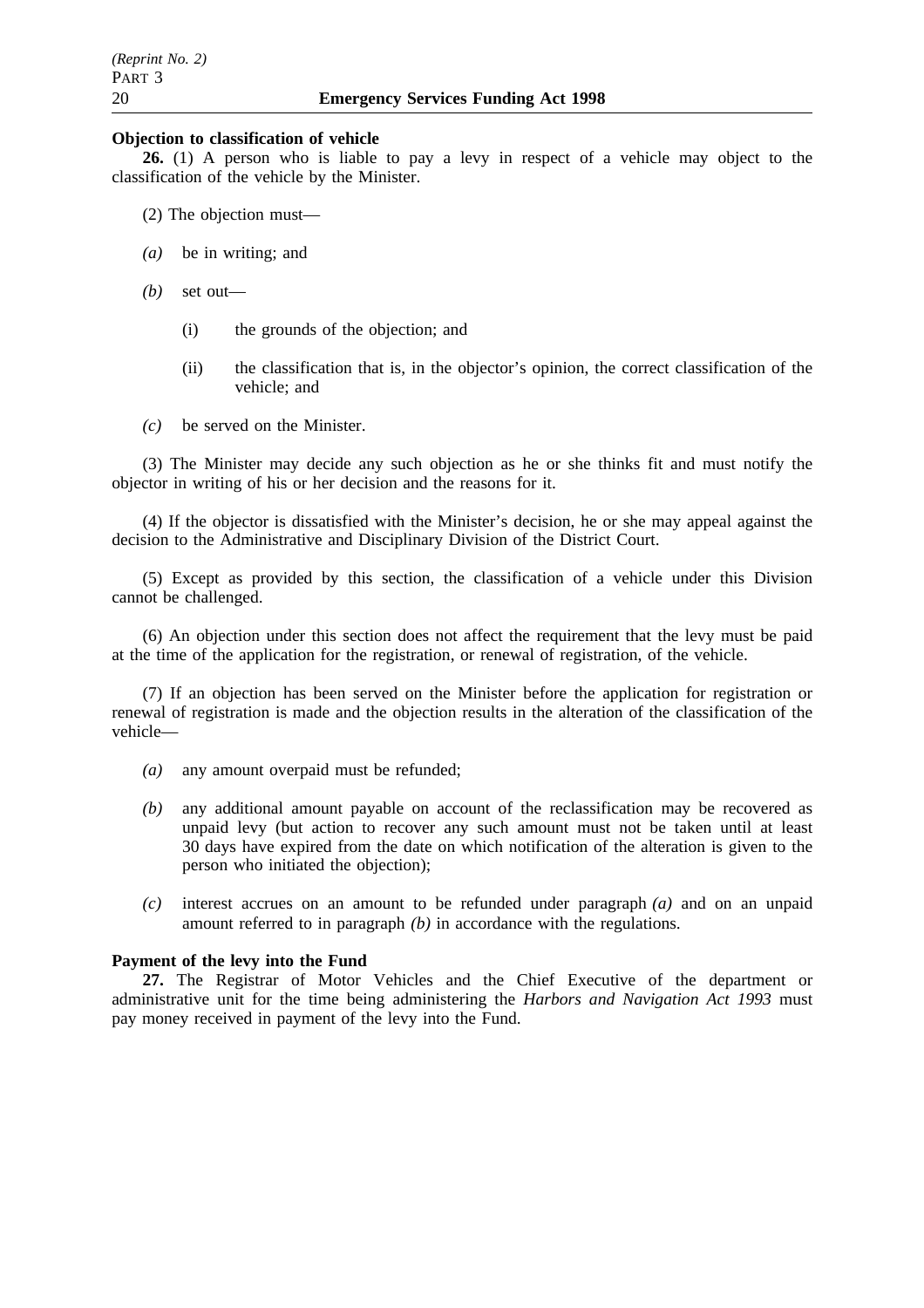## **PART 4**

## **THE COMMUNITY EMERGENCY SERVICES FUND**

#### **The Community Emergency Services Fund**

**28.** (1) The Community Emergency Services Fund is established.

- (2) The Fund is subject to the management and control of the Minister.
- (3) The Fund consists of—
- *(a)* the emergency services levy paid into the Fund under Part 3; and
- *(ab)* money to be paid into the Fund by the Treasurer pursuant to this Act; and
- *(b)* interest and accretions arising from investment of the Fund.
- (4) The Minister may only apply the Fund in one or more of the following ways:
- *(a)* in payment to—
	- (i) the Country Fire Service; or
	- (ii) the South Australian Metropolitan Fire Service; or
	- (iii) the State Emergency Service South Australia; or
	- (iv) the Surf Life Saving Association of South Australia Incorporated; or
	- (v) a body or organisation that is a member of Volunteer Marine Rescue S.A. Incorporated; or
	- (vi) any other person or organisation (whether an agency or instrumentality of the Crown or not),

for the provision of emergency services;

- *(b)* for any purpose for, or relating to, the prevention of circumstances in which emergency services are likely to be required;
- *(c)* without limiting paragraph *(b)*, for any purpose of or relating to education as to, or research into—
	- (i) the prevention of circumstances in which emergency services are likely to be required; or
	- (ii) the strategies and procedures for dealing with emergencies when they arise and for dealing with the harmful effects of emergencies; or
	- (iii) the factors that give rise to emergencies;
- *(d)* in payment of the costs of, or relating to, the administration of this Act.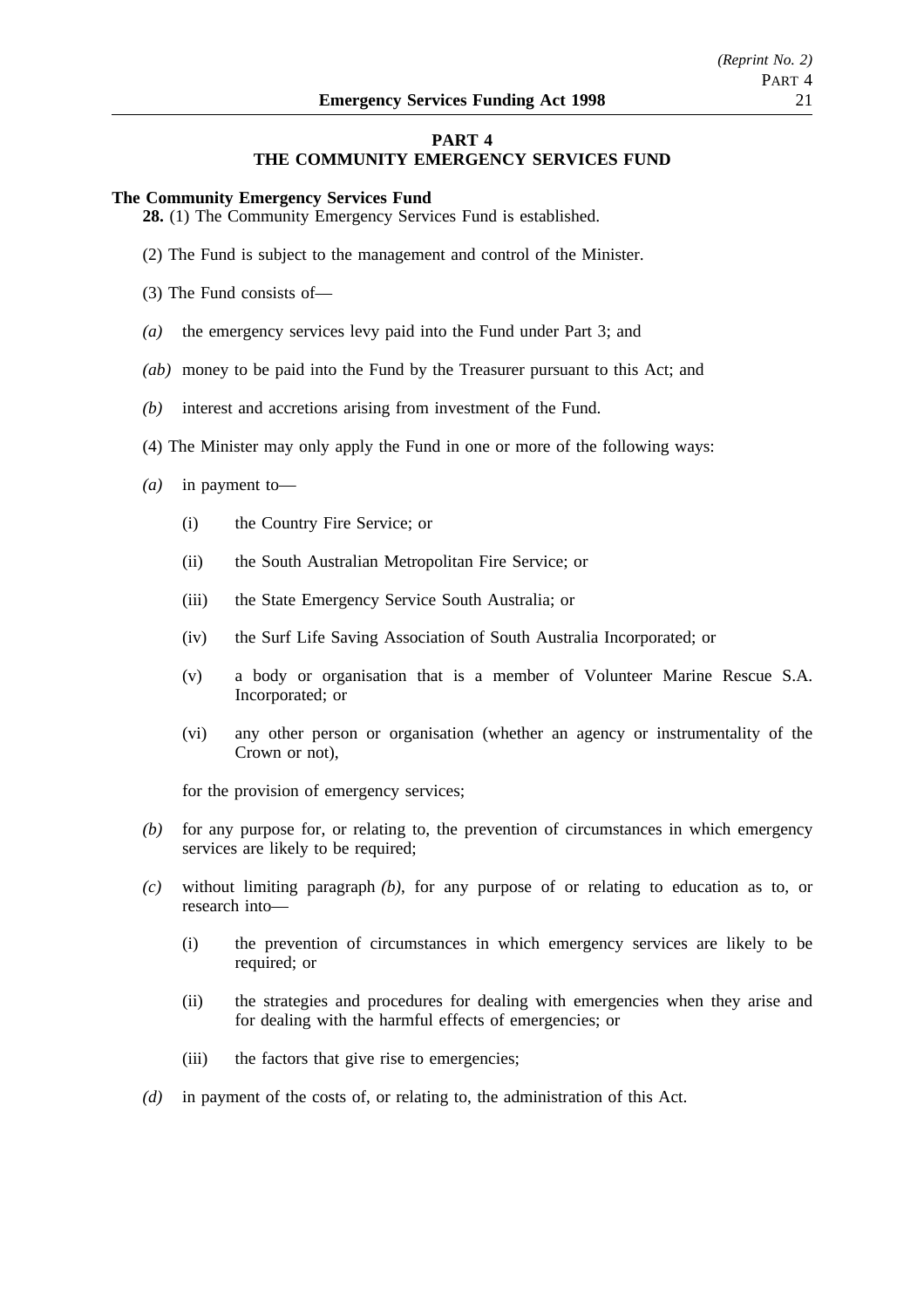## **Investment of the Fund**

**29.** The Minister may invest any of the money of the Fund that is not immediately required for the purposes of this Act in such manner as is approved by the Treasurer.

## **Accounts**

**30.** The Minister must keep proper accounts of receipts and payments in relation to the Fund.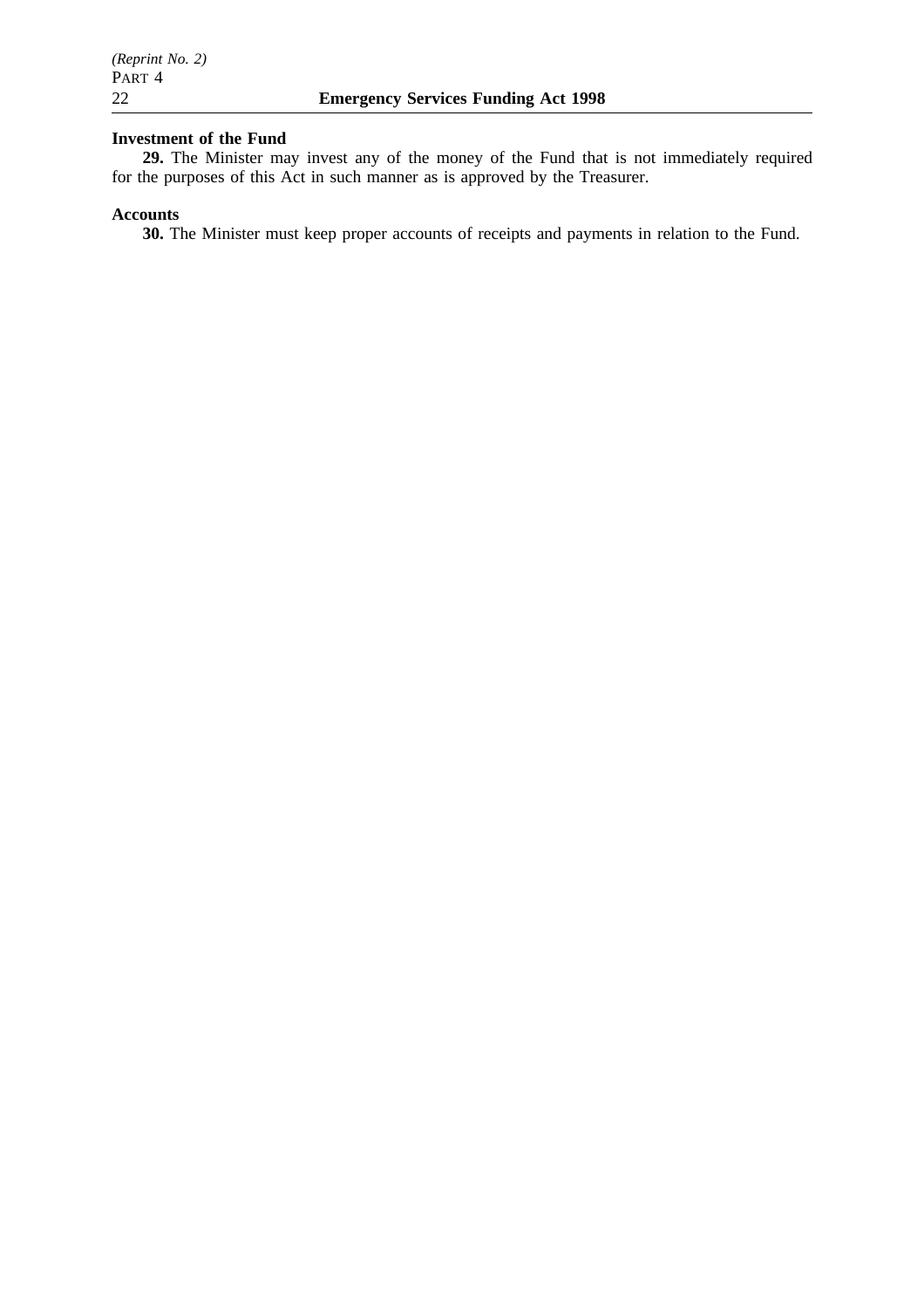## **PART 5 MISCELLANEOUS**

## **Minister may delegate**

**31.** (1) The Minister may delegate any of his or her functions, powers or duties under this Act (except this power of delegation) to any person or body.

- (2) A delegation under this section—
- *(a)* must be by instrument in writing; and
- *(b)* may be absolute or conditional; and
- *(c)* does not derogate from the power of the Minister to act in any matter; and
- *(d)* is revocable at will by the Minister.

### **Service of notices**

**32.** (1) Where this Act requires or authorises a notice to be served on the Minister, the notice may—

- *(a)* be left for the Minister at his or her office with a person apparently over the age of 16 years; or
- *(b)* be sent by post or facsimile transmission to the Minister at his or her office.

(2) Where this Act requires or authorises a notice to be served on, or given to, any other person, the notice may—

- *(a)* be served on, or given to, the person or an agent of the person; or
- *(b)* be left for the person at his or her place of residence or business with someone apparently over the age of 16 years; or
- *(c)* be sent by post to the person or an agent of the person at his or her last known address; or
- *(d)* be sent to the person by any form of electronic transmission (including facsimile transmission) indicated by the person as being an available means of service; or
- *(e)* be left in a conspicuous place on the land to which the notice relates.

(3) Without limiting subsection (2), a notice to be served on or given to a company may be served on the company in accordance with section 109X of the *Corporations Law*.

### **Remission of levies by regulation**

**33.** (1) The Governor may, on the recommendation of the Minister, make regulations for a remission or remissions in respect of one or both of the levies, or part of one or both of the levies, imposed under this Act for the benefit of—

- *(a)* persons who are entitled to pensions, benefits, allowances or other payments under the *Social Security Act 1991* of the Commonwealth; or
- *(b)* charitable organisations; or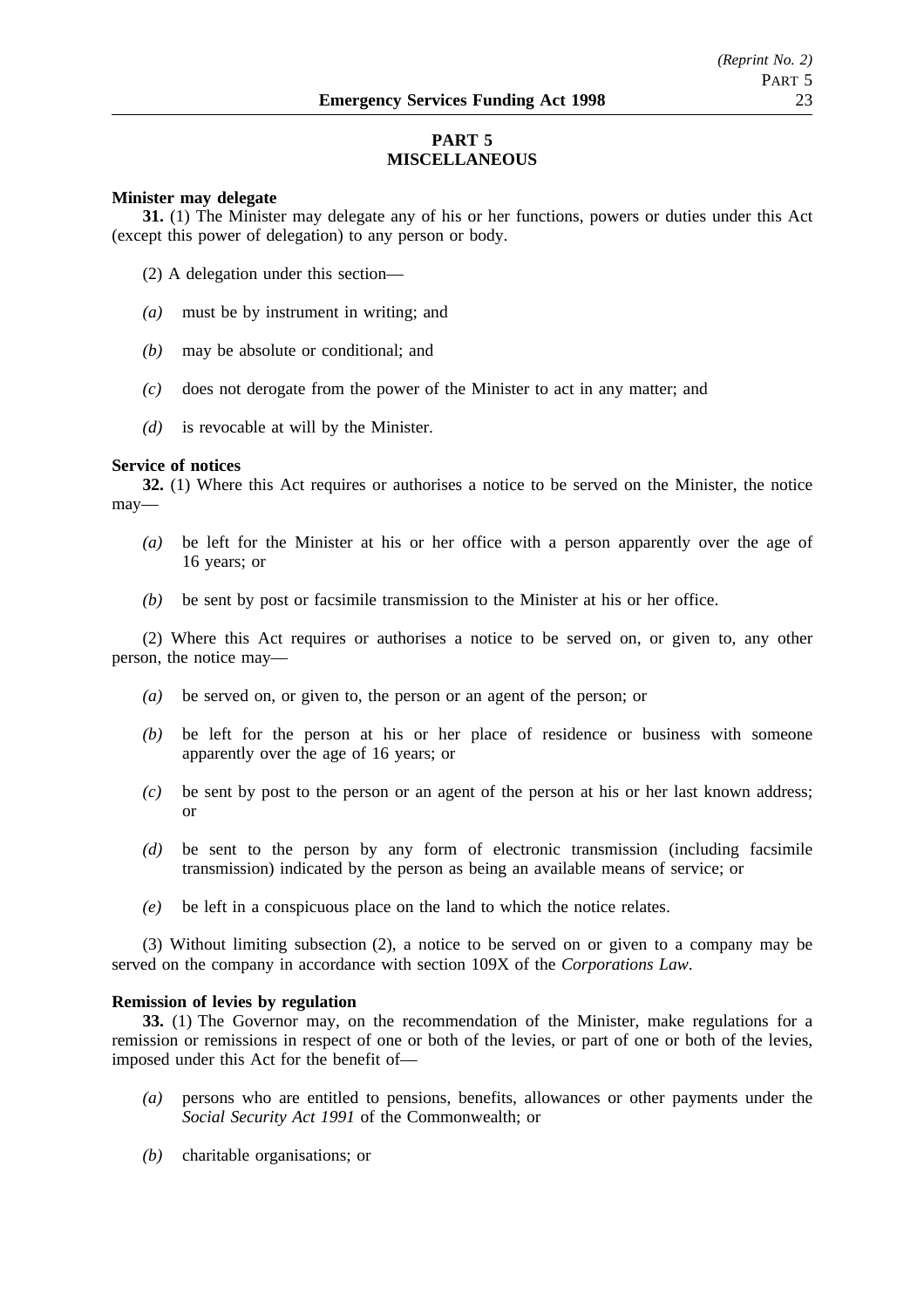- *(c)* persons who are suffering financial hardship; or
- *(d)* other persons or bodies of a class prescribed by the regulations.

(2) The Minister must in each year, before making a recommendation to the Governor as to the levies to be declared under this Act, consider whether he or she should make a recommendation to the Governor under subsection (1) as to the making or varying of regulations under this section.

(3) A regulation under this section may be brought into operation on a date specified in the regulation that is earlier than the date of its publication in the *Gazette*.

(4) The Minister must determine the aggregate amount of the levy remitted under this section in respect of each financial year.

(5) The Treasurer must pay in accordance with the regulations from the Consolidated Account (which is appropriated to the necessary extent) for the purpose of remissions under this section an amount equivalent to the amount determined under subsection (4).

## **Recouping money lost on aggregation of non contiguous land**

**33A.** (1) The Minister must, in respect of each financial year, determine the amount by which money received in payment of the levy under Part 3 Division 1 is reduced as a result of the aggregation of land for the purposes of section 5(2)*(c)*.

(2) The Treasurer must pay into the Fund in each financial year from the Consolidated Account (which is appropriated to the necessary extent) an amount equivalent to the amount determined under subsection (1) in respect of that year.

## **Regulations**

**34.** The Governor may make such regulations as are contemplated by this Act or as are necessary or expedient for the purposes of this Act.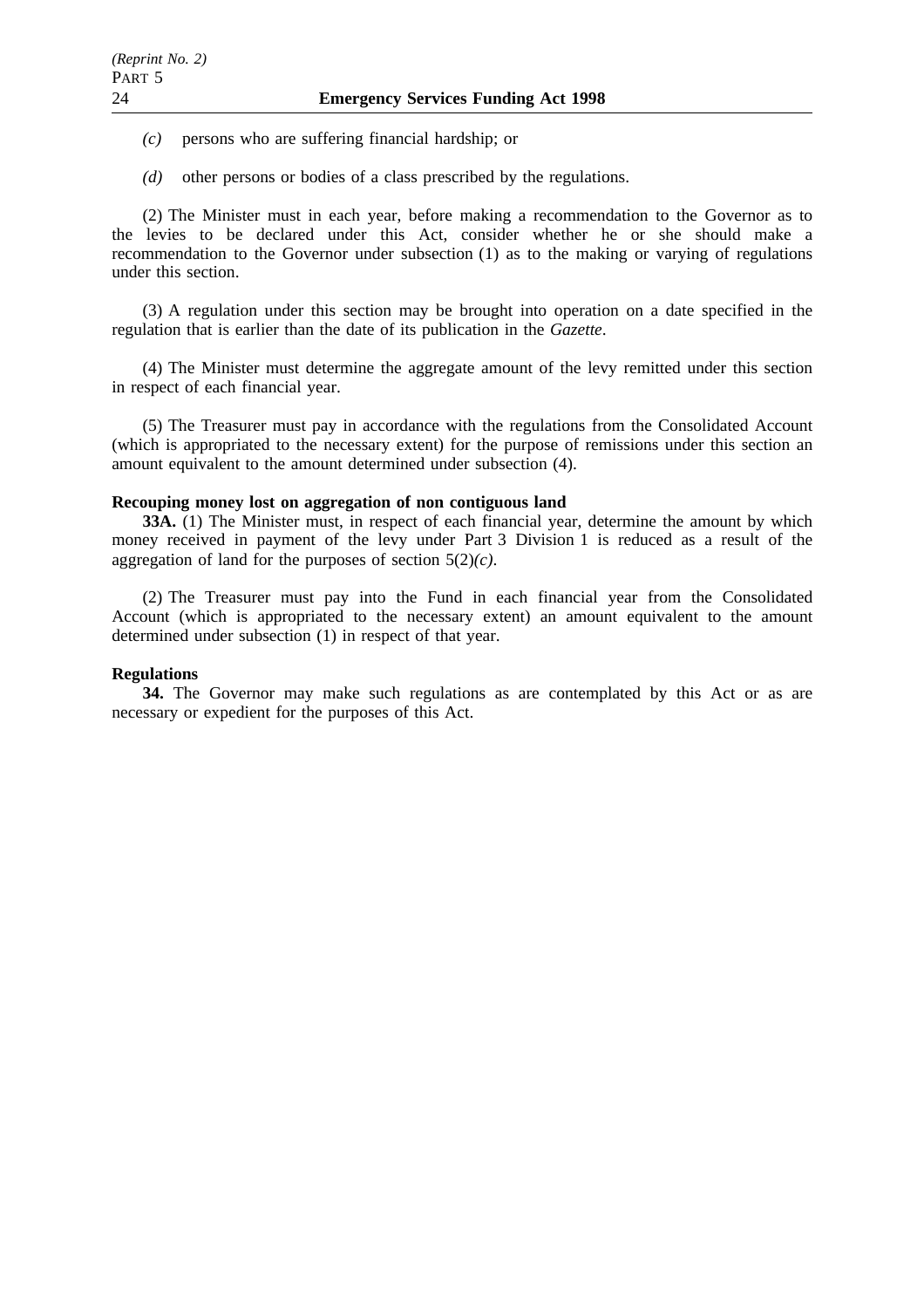## **SCHEDULE 1**

*Emergency Services Areas*

#### *Greater Adelaide*

Greater Adelaide is the combined areas of the following councils:

Corporation of the City of Adelaide Adelaide Hills Council Alexandrina Council The Barossa Council Corporation of the City of Burnside Corporation of the City of Campbelltown City of Charles Sturt Corporation of the Town of Gawler City of Holdfast Bay Corporation of the City of Marion Corporation of the City of Mitcham District Council of Mount Barker City of Norwood, Payneham and St. Peters City of Onkaparinga City of Playford City of Port Adelaide Enfield Corporation of the City of Prospect Corporation of the City of Salisbury Corporation of the City of Tea Tree Gully Corporation of the City of Unley District Council of Victor Harbor Corporation of the Town of Walkerville City of West Torrens District Council of Yankalilla

#### *Regional Area 1*

Regional area 1 is comprised of the following cities and towns:

Berri Ceduna Clare Kadina Loxton Millicent Mt Gambier Murray Bridge Naracoorte Port Augusta Port Lincoln Port Pirie Renmark Whyalla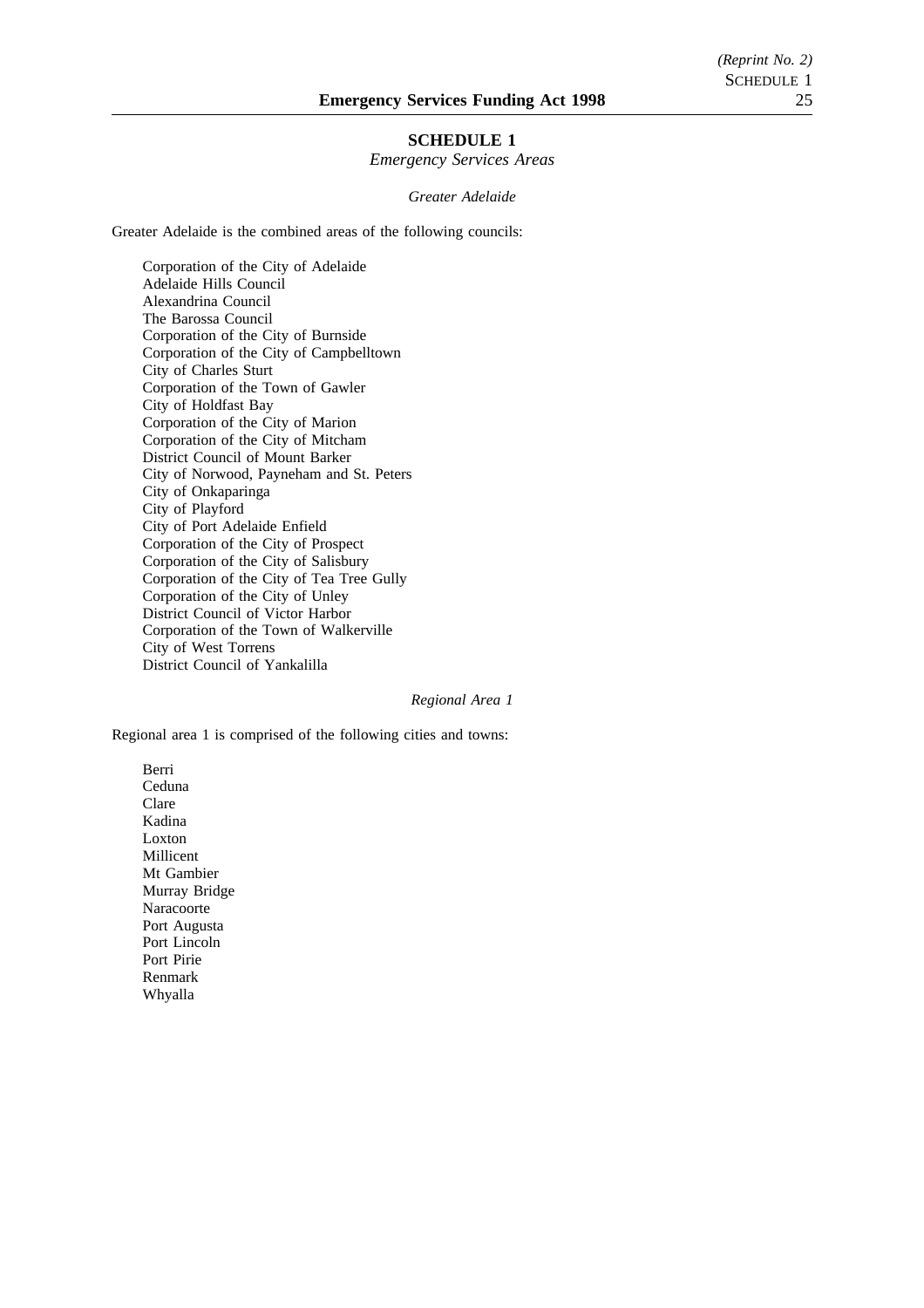### **SCHEDULE 2**

### **Amendment of Other Acts and Transitional Provisions**

*Amendment of Other Acts*

#### **Amendment of the Country Fires Act 1989**

**1.** The *Country Fires Act 1989* is amended—

*(a)* by inserting the following section after section 19:

#### **Application of sections 18 and 19**

**19A.** Sections 18 and 19 do not apply to, or in relation to, the 1999/2000 financial year or any subsequent financial year.;

- *(b)* by striking out section 22;
- *(c)* by striking out subsection (3) of section 24.

#### **Amendment of the South Australian Metropolitan Fire Service Act 1936**

**2.** The *South Australian Metropolitan Fire Service Act 1936* is amended by inserting the following section after section 54:

#### **Application of sections 53 and 54**

**54A.** Sections 53 and 54 do not apply to, or in relation to, the 1999/2000 financial year or any subsequent financial year.

## **Amendment of the Valuation of Land Act 1971**

**3.** The *Valuation of Land Act 1971* is amended—

- *(a)* by inserting the following paragraph and word after paragraph *(b)* of the definition of "**the rating or taxing Acts**" in section 5(1):
	- *(ba)* the *Emergency Services Funding Act 1998*; and;
- *(b)* by striking out "rate or tax" from section 16A and substituting "rate, tax or impost".

#### *Transitional Provisions*

#### **Reimbursement by insurers to policy holders**

**4.** (1) Subject to subclause (2), any amount that an insurer receives or recovers from a policy holder in respect of the insurer's purported liability under Part 3 of the *Country Fires Act 1989* or Part 6 of the *South Australian Metropolitan Fire Service Act 1936* for a period occurring after 30 June 1999 must be reimbursed by the insurer to the policy holder.

(2) Subclause (1) does not apply to an amount that is less than ten dollars.

(3) The amounts that an insurer does not reimburse to policy holders by reason of subclause (2) must be paid by the insurer into the Community Emergency Services Fund.

(4) A policy holder may recover an amount due by an insurer under this clause as a debt.

(5) In this clause—

"**insurer**" means—

- *(a)* in relation to the *Country Fires Act 1989*—an insurer for the purposes of Part 3 of that Act;
- *(b)* in relation to the *South Australian Metropolitan Fire Service Act 1936*—an insurance company for the purposes of Part 6 of that Act.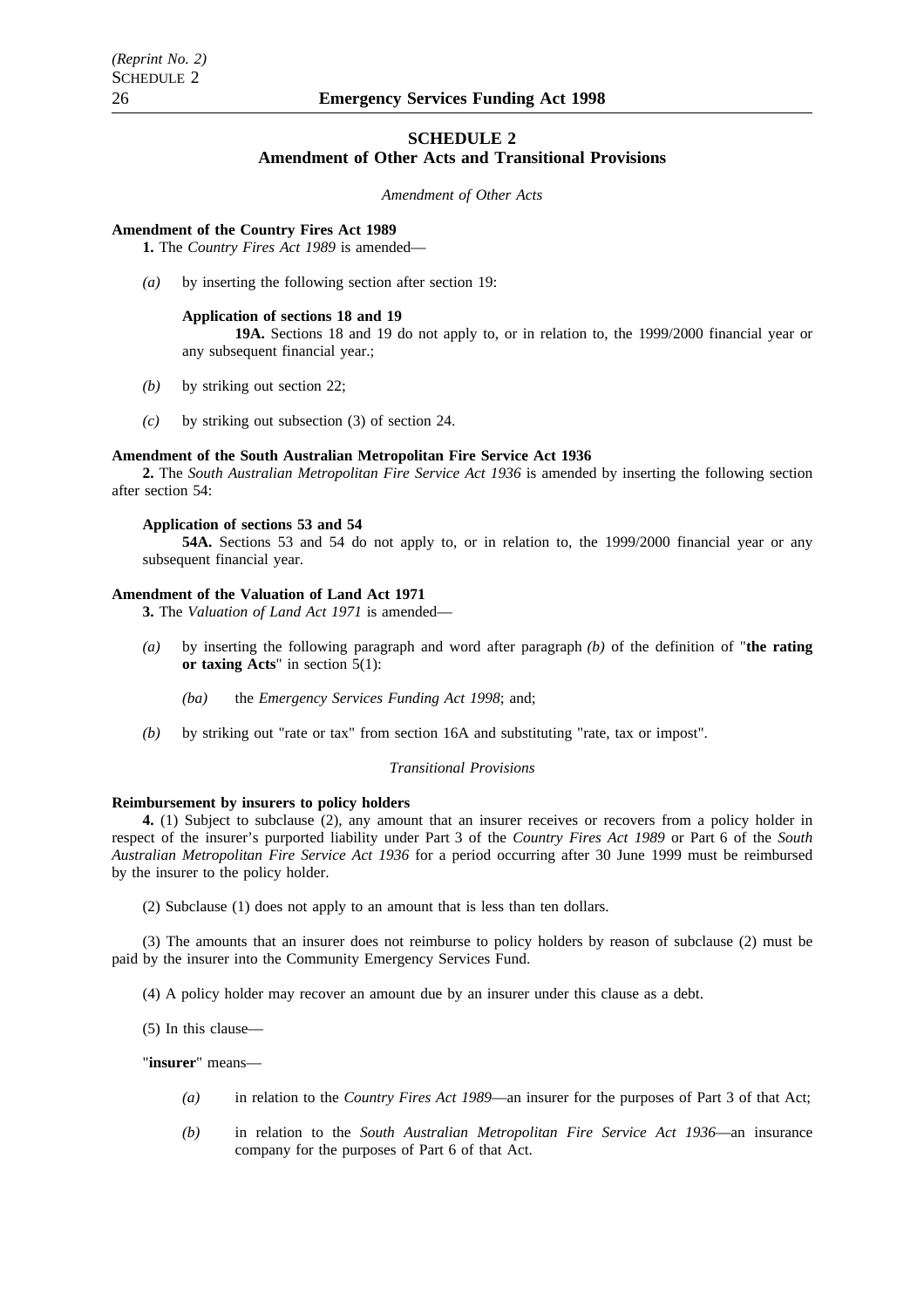#### **Report on changes to insurance premiums.**

**4A.** (1) The Commissioner for Consumer Affairs must, on or before 30 September 2000, forward to the Minister a report on the effect that the enactment of this Act has had on insurance premiums in the State in respect of the 1999/2000 financial year with particular reference to the extent to which savings afforded to insurers through the enactment of this Act have been passed on to policy holders.

(2) The Minister must, within six sitting days after receiving the report required under subclause (1), have copies of the report laid before both Houses of Parliament.

#### **The Emergency Services Funding Transitional Advisory Committee**

**5.** (1) The Emergency Services Funding Transitional Advisory Committee is established.

(2) The Committee consists of six members appointed by the Minister of whom three have been nominated by the Local Government Association of South Australia.

(3) The Minister will designate one of the members to preside at meetings of the Committee.

(4) The term of office of members of the Committee is until the dissolution of the committee (*see subclause (15)*).

(5) The Minister—

- *(a)* may remove a member of the Committee who was not appointed on the nomination of the Local Government Association of South Australia on any ground that the Minister considers sufficient;
- *(b)* must remove a member of the Committee appointed on the nomination of the Local Government Association of South Australia if requested to do so by the association.

(6) The Local Government Association of South Australia may request the Minister to remove a member of the Committee appointed on its nomination on any ground that the association considers sufficient.

(7) The office of a member of the Committee becomes vacant if the member—

- *(a)* dies; or
- *(b)* resigns by written notice to the Minister; or
- *(c)* is removed from office by the Minister under subclause (5).

(8) On the occurrence of a vacancy in the membership of the Committee, a person will be appointed in accordance with this clause to the vacant office, but the validity of acts and proceedings of the Committee is not affected by the existence of a vacancy or vacancies in its membership.

(9) A meeting of the Committee will be chaired by the member appointed to preside, or, in the absence of that member, a member chosen by those present.

(10) A quorum of the Committee consists of four members of the Committee.

(11) A decision carried by a majority of the votes of the members present at a meeting of the Committee is a decision of the Committee.

(12) Each member present at a meeting of the Committee is entitled to one vote on any matter arising for decision at that meeting and, if the votes are equal, the person chairing the meeting is entitled to a second or casting vote.

- (13) The functions of the Committee are—
- *(a)* to advise the Minister, at his or her request, on questions and arrangements relating to the transition from the previous method of funding emergency services to the funding of those services by means of levies under this Act; and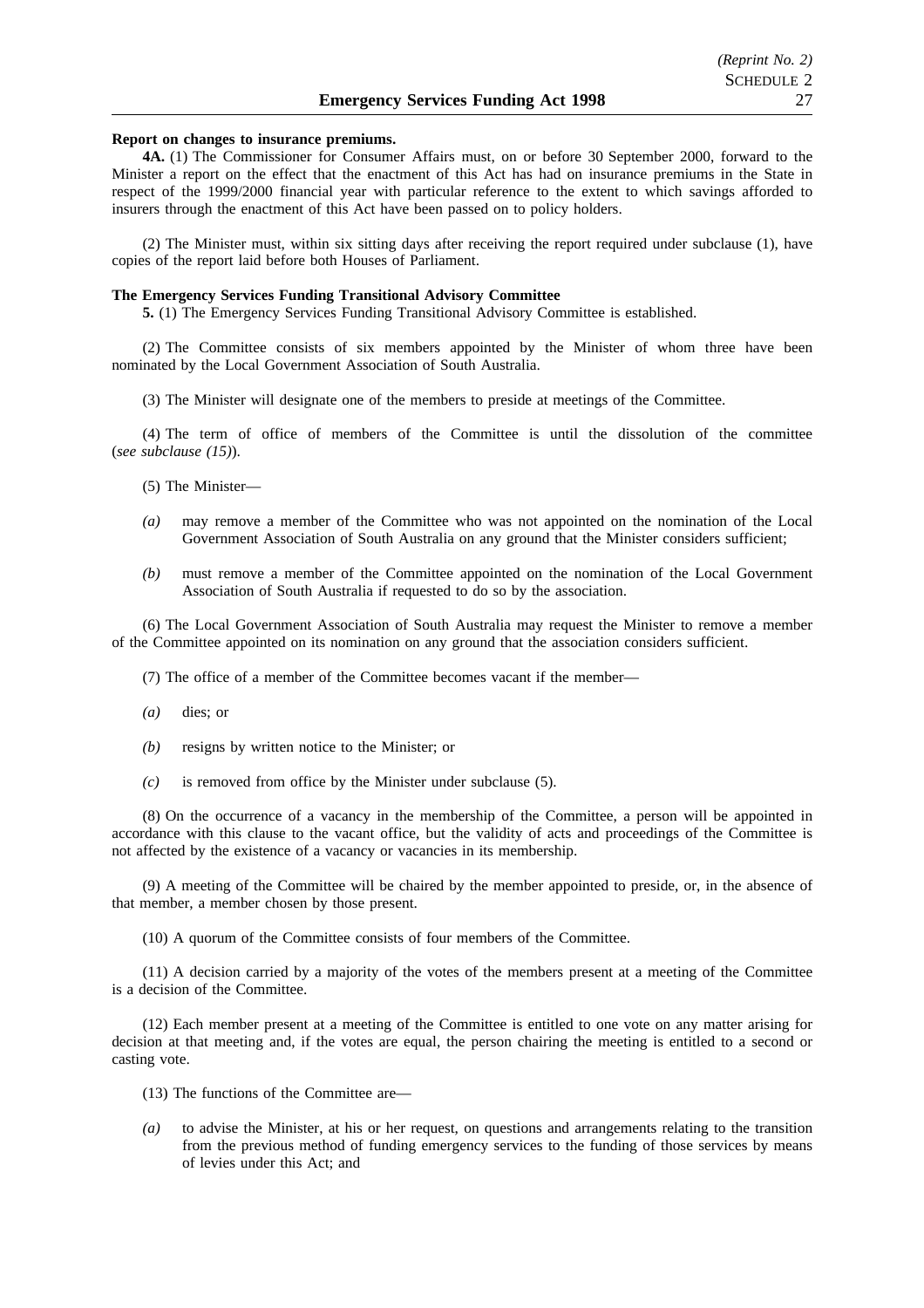*(b)* such other functions as are determined by the Minister or are prescribed by regulation.

(14) A member of the Committee is entitled to such fees and allowances as may be determined by the Governor.

(15) The Committee is dissolved at the expiration of 30 June 2001.

#### **Crown to be taken to be owner of certain land**

**6.** (1) The following provisions apply in relation to land referred to in subclause (2) during the period from the commencement of this Act up to and including 30 June 2001:

- *(a)* the Crown will be taken to be the owner of the land for the purposes of this Act; and
- *(b)* section 11(1) relates to the land as though it were referred to in subsection (2) of that section.
- (2) Subclause (1) applies to land if—
- *(a)* the land is under the care, control and management of a council; and
- *(b)* the land is—
	- (i) dedicated land within the meaning of the *Crown Lands Act 1929* that has not been granted in fee simple; or
	- (ii) dedicated land within the meaning of the *Crown Lands Act 1929* that has been granted in fee simple in trust for the purposes for which the land was dedicated; or
	- (iii) land comprising
		- park lands; or
		- a cemetery; or
		- a coastal reserve; or
		- a road reserve; and
- *(c)* the land—

 $\ddot{\phantom{a}}$ 

- (i) is not used predominantly by the council for its operations; or
- (ii) is not subject to one or more leases or licences granted by the council to another person for a rent or fee (except a nominal rent or fee) the term (or the aggregate of the terms) of which exceeds six months in any period of 12 months.
- (3) In this clause—

"**coastal reserve**" means land reserved or set apart for any purpose if any part of the land is within 50 metres of the sea at high water;

"**park lands**" means—

- *(a)* public parks and park lands including the park lands in the area of the corporation of the City of Adelaide; and
- *(b)* all other land declared or set apart as a park or reserve for the use and enjoyment of the public.